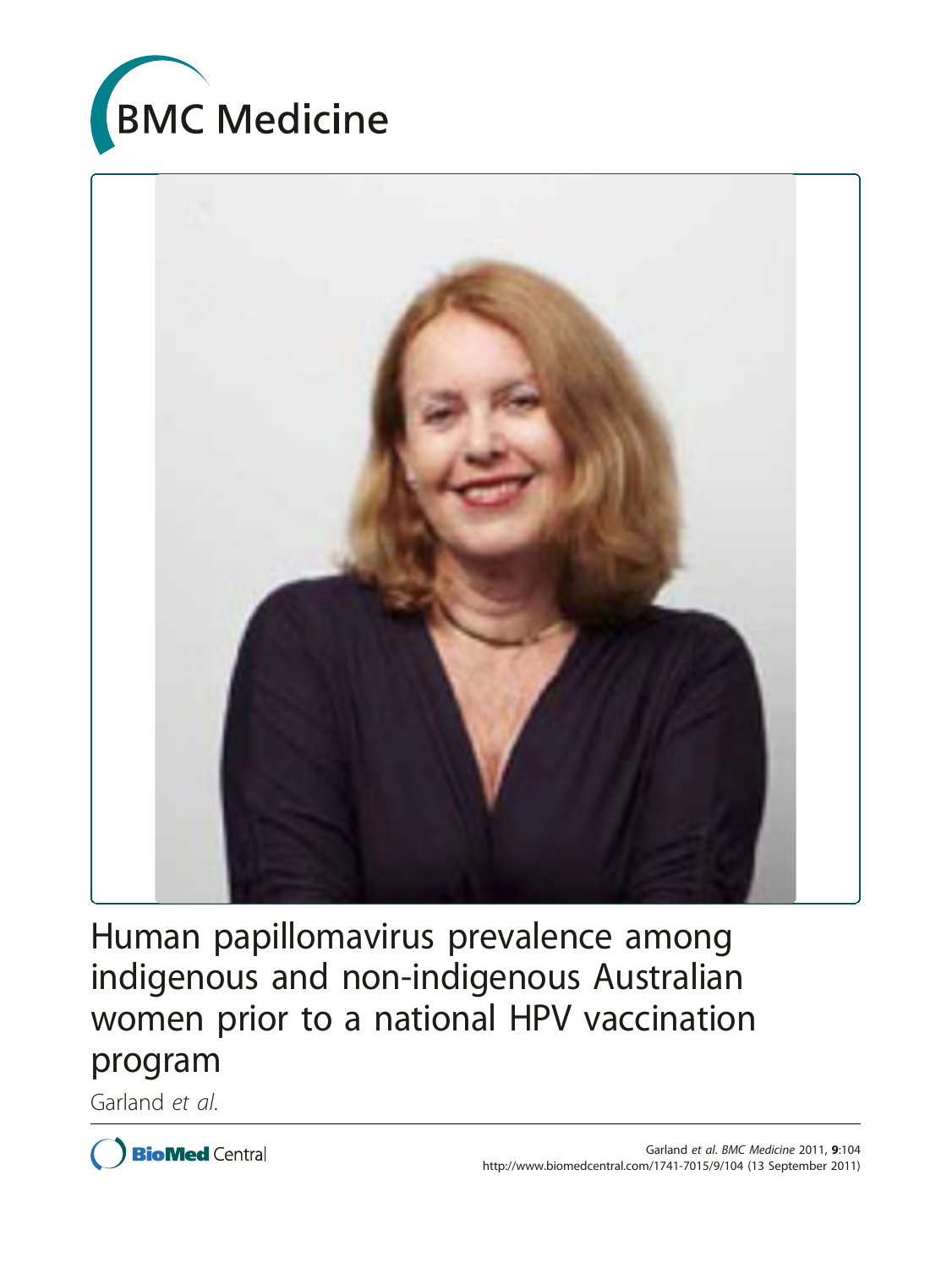## **RESEARCH ARTICLE Example 2014 CONSUMING ACCESS**



# Human papillomavirus prevalence among indigenous and non-indigenous Australian women prior to a national HPV vaccination program

Suzanne M Garland<sup>1,2,3,4\*†</sup>, Julia ML Brotherton<sup>1,5,6†</sup>, John R Condon<sup>7</sup>, Peter B McIntyre<sup>5</sup>, Matthew P Stevens<sup>1</sup> , David W Smith $^8$  and Sepehr N Tabrizi<sup>1,2,3,4</sup>, for the WHINURS study group

## Abstract

**Background:** Indigenous women in Australia have a disproportionate burden of cervical cancer despite a national cervical screening program. Prior to introduction of a national human papilloma virus (HPV) vaccination program, we determined HPV genotype prevalence by Indigenous status and residence in remote areas.

Methods: We recruited women aged 17 to 40 years presenting to community-based primary health services for routine Pap screening across Australia. A liquid-based cytology (LBC) cervical specimen was tested for HPV DNA using the AMPLICOR HPV-DNA test and a PGMY09/11-based HPV consensus PCR; positive specimens were typed by reverse hybridization. We calculated age-adjusted prevalence by weighting to relevant population data, and determined predictors of HPV-DNA positivity by age, Indigenous status and area of residence using logistic regression.

Results: Of 2152 women (655 Indigenous), prevalence of the high-risk HPV genotypes was similar for Indigenous and non-Indigenous women (HPV 16 was 9.4% and 10.5%, respectively; HPV 18 was 4.1% and 3.8%, respectively), and did not differ by age group. In younger age groups, the prevalence of other genotypes also did not differ, but in those aged 31 to 40 years, HPV prevalence was higher for Indigenous women (35% versus 22.5%;  $P < 0.001$ ), specifically HPV clades  $\alpha$ 5 (OR = 2.1, 95% CI 1.1 to 4.3) and  $\alpha$ 7, excluding type 18 (OR 1.9, 95% CI 1.1 to 3.3). In multivariate analysis, detection of any HPV genotype was strongly associated with smoking and Pap-test abnormalities, with both risk factors more common among Indigenous women.

**Conclusion:** Although we found no difference in the prevalence of HPV16/18 among Australian women by Indigenous status or, for Indigenous women, residence in remote regions, differences were found in the prevalence of risk factors and some other HPV genotypes. This reinforces the importance of cervical screening as a complement to vaccination for all women, and the value of baseline data on HPV genotype prevalence by Indigenous status and residence for the monitoring of vaccine impact.

## Background

Since the introduction of a comprehensive, organized, cervical cytology (Pap) screening program in 1991, Australia has seen a marked reduction in incidence of cervical cancer from 13.2 per 100,000 in the early 1990s to a current stable rate of around 6.9 per 100,000 since the early 2000s. This has been matched by a mortality reduction from 4 to

1.9 per 100,000 for the respective time periods [\[1](#page-11-0)]. However, there are large disparities within the total Australia population; incidence and mortality are higher for regional and remote than urban residents, and much higher (approximately two and five times higher respectively) for Indigenous (Aboriginal and Torres Strait Islander women) than other Australian women [\[1\]](#page-11-0).

Cervical cancer is caused by oncogenic human papillomavirus (HPV) types, [\[2](#page-11-0)] with 70% of cases due to HPV 16 and 18 genotypes both worldwide and in Australia [[3\]](#page-11-0). Given the early results of Phase 3 vaccine trials of a bivalent [[4\]](#page-11-0) and quadrivalent vaccine [\[5,6\]](#page-11-0), which have



© 2011 Garland et al; licensee BioMed Central Ltd. This is an Open Access article distributed under the terms of the Creative Commons Attribution License [\(http://creativecommons.org/licenses/by/2.0](http://creativecommons.org/licenses/by/2.0)), which permits unrestricted use, distribution, and reproduction in any medium, provided the original work is properly cited.

<sup>\*</sup> Correspondence: [suzanne.garland@thewomens.org.au](mailto:suzanne.garland@thewomens.org.au)

<sup>†</sup> Contributed equally <sup>1</sup>

<sup>&</sup>lt;sup>1</sup> Regional World Health Organisation Human Papillomavirus Laboratory Network, Department of Microbiology and Infectious Diseases, The Royal Women's Hospital, Locked Bag 300, Parkville, Victoria 3052, Australia Full list of author information is available at the end of the article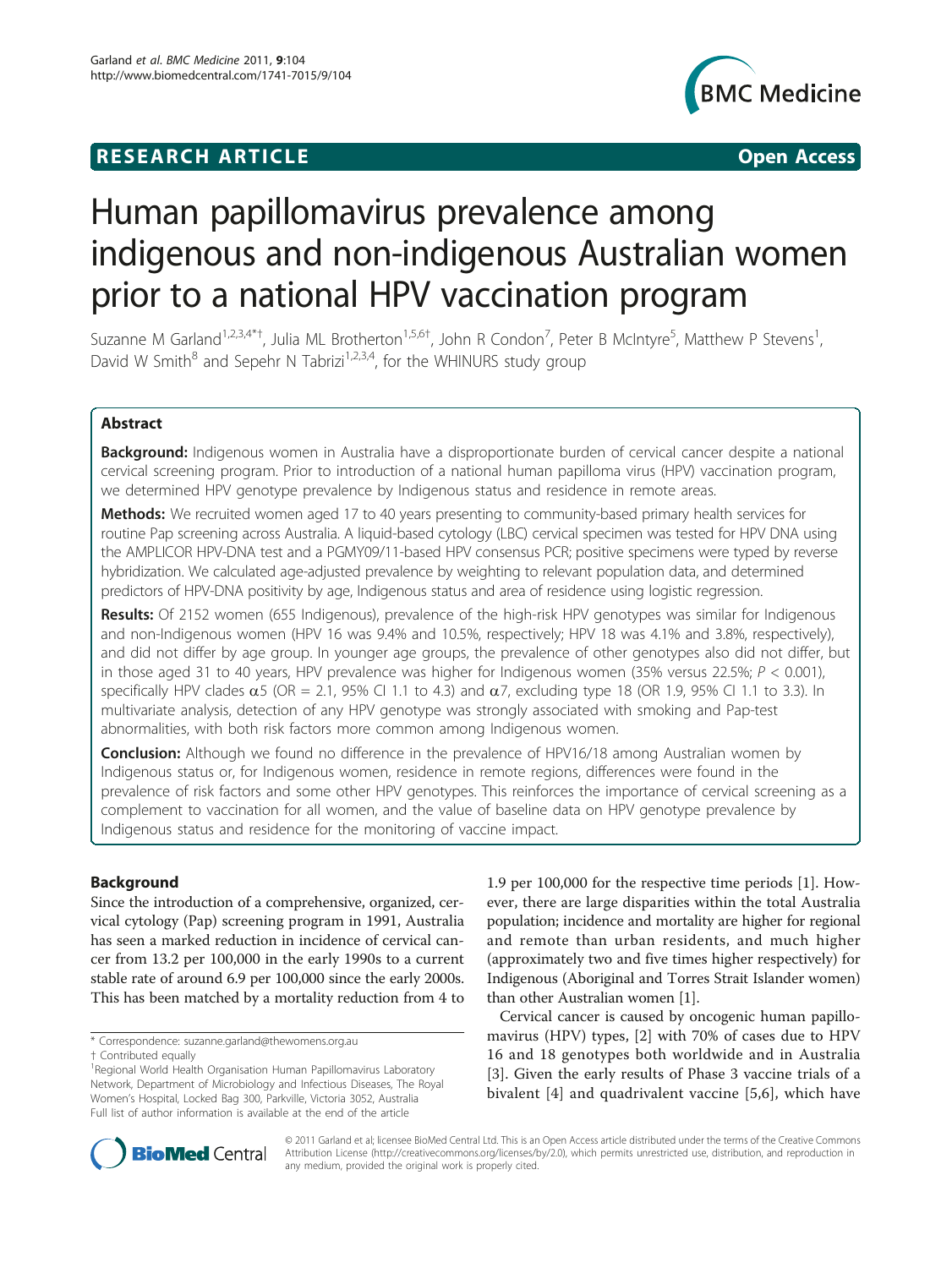now shown efficacy against HPV infection and related cervical disease, safety and immunogenicity, we embarked on a study (the Women's HPV Indigenous Non-Indigenous Urban Rural Study; WHINURS) to compare the prevalence of genotype-specific HPV among Indigenous and non-Indigenous women residing in both remote and urban settings across Australia. The primary aim was to establish whether there was any substantive difference in the prevalence of specific HPV genotypes, particularly vaccine-preventable genotypes, prior to an HPV vaccination program, by region of residence and Indigenous status. This was based on precedents in which such differences were present for other infectious diseases [[7](#page-11-0)-[10\]](#page-12-0) in these groups, as well as some limited data from small surveys suggesting similar differences for HPV [[11](#page-12-0)].

Existing Australian data on cervical HPV prevalence in the general population are limited, with either none or, in one case, only small study datasets from subpopulations included in international meta-analyses of prevalence in women with low-grade or normal cytology [[12-15](#page-12-0)]. Although these international data have indicated that HPV16 is the most common HPV type detected across the world, differences in the prevalence of the next most common types have been noted between regions. Few studies have been conducted to date directly evaluating HPV types in Indigenous populations compared with non-Indigenous populations. This is particularly important given that Indigenous in many developed countries that are already deploying HPV vaccines, such as the US, Canada, Australia and New Zealand, have high rates of cervical cancer. Should the prevalence of vaccine-preventable HPV types in Indigenous women differ from those of non-Indigenous women, then there is a risk that vaccination could widen rather than reduce existing inequities in cervical cancer. This is further compounded by the current lack of knowledge as to whether non-vaccine types may become more prevalent (both in absolute and relative terms) after vaccination. Only one study has previously sought to determine possible differences between Indigenous and non-Indigenous Australian women in prevalence of specific HPV types [[16\]](#page-12-0). Using tampon-collected specimens and an L1-based PCR system capable of typing 10 HPV types, that study found that non-Indigenous women had higher rates of HPV detected (56% versus 42%): however the analysis did not account for differences between the two groups in parameters such as sites of recruitment, cytology results or age.

In April 2007, Australia commenced the most comprehensive government-funded national HPV vaccination program in the world, using the quadrivalent vaccine for all girls 12-13 years of age as an ongoing program, with a catch-up program delivered through school and community providers for women up to 26 years of age, which finished on 31 December 2009. The data from this study provide an important baseline for comparisons internationally by epidemiologic setting and ethnicity before and after the commencement of widespread programs of HPV vaccination.

## Methods

The aim of this study was to determine whether there were any differences in HPV type prevalence by area of residence or ethnicity, and this aim guided our choice of methods. Engagement and recruitment of Indigenous women in remote areas, by providing the opportunity to participate meaningfully in improving their own health and that of their communities, was recognized as crucial to the success of the study. Therefore, the sampling strategy was guided by the use of methods that would include these women in a culturally appropriate way.

## Consultation, ethics, pilot site, and development of culturally appropriate materials

In recognition of the need for research to benefit Indigenous communities, and for Indigenous people to be involved in the design, planning, undertaking and dissemination of Indigenous research, we identified collaborative research partners involved in frontline community care and service provision in the area of cervical cancer prevention in Indigenous communities. Prior to initiation of the study, we undertook consultation with Indigenous communities (including the establishment of an Indigenous Steering Committee), medical services, healthcare workers, public-health practitioners and servicing cytology groups, commencing in January 2005, including on-site workshops and subsequent staff training. Protocols and communication materials (including flipcharts and brochures) were developed to support the study, with local input at different sites to tailor the materials so that they would be locally and culturally appropriate as needed. A pilot study was conducted in central Australia between April and July 2005 to examine feasibility, communication materials and protocols, and laboratory techniques: it was endorsed by the Central Australian Human Research Ethics Committee. The multisite study was approved by 34 site ethics committees. Women were enrolled into the study between July 2005 and February 2008.

## Study population, recruitment methods, consent and specimen collection

Women aged 18 to 40 years who were attending their usual healthcare provider for routine Pap smear cytology were invited to participate in the study. Some women aged under 18 years, who were assessed as mature minors and hence competent for giving consent without parental or guardian involvement and attending for a routine Pap test,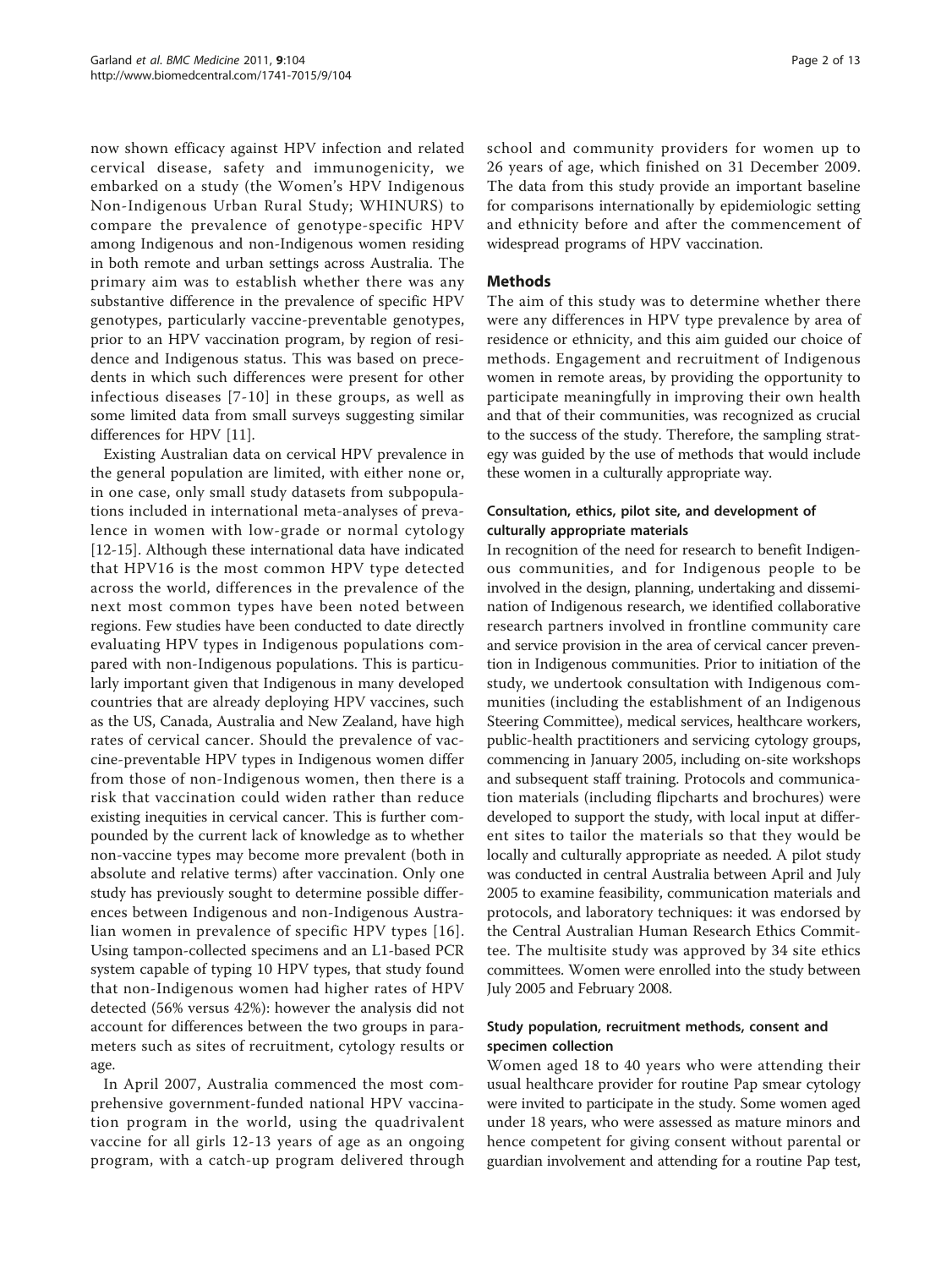were also enrolled by providers. Although most women in Australia see a general practitioner (primary-healthcare providers) for Pap-test screening, our primary focus was upon adequate recruitment of Indigenous women, and therefore we targeted Indigenous health providers and clinics, and equivalent service providers (communitybased, no fee for service) for non-Indigenous women, to ensure comparability of Indigenous and non-Indigenous women in the study. The study sample size was determined based on the HPV prevalence estimates from a large community-based study in the USA of women aged 18-40 attending for a Pap smear and was powered ( $\alpha$  = 0.05, 1- $\beta$  = 0.90) to detect an absolute difference in HPV16/18 of  $\leq$  +/-5% between Indigenous and non-Indigenous women, and between Indigenous women residing in remote areas and other Indigenous women [[17](#page-12-0)]. We determined the sample size necessary at each site according to the predominant client population of the site (Indigenous or non-Indigenous) and the remoteness category of the site according to the Accessibility/Remoteness Index of Australia (ARIA). The ARIA assigns a 'remoteness score' based on each locality's relative access to services, which is estimated by road distance (or other transport mechanism for islands) to the nearest population centers of several different sizes. These scores are grouped into five categories: major cities, inner regional, outer regional, remote, and very remote. Approximately twothirds of the Australian population [\[18\]](#page-12-0), but only onethird of the Indigenous population, live in major cities [\[19](#page-12-0)]

We recruited women in all states and one territory (Northern Territory) of Australia from sixteen Indigenous health services, eight family-planning services and ten community clinics. Owing to the incorporation of the study into routine clinical care, response rates (number enrolled divided by number approached) were not accurately recorded at all sites. Where response rates were recorded or estimated from the number of eligible (by age) women who had a Pap test taken during the recruitment period, these ranged from 46% to 87%. Recruitment of Indigenous women in some sites was challenging, and required further strategies for community engagement with the study to be developed [\[20,21\]](#page-12-0).

Women were asked to allow the cervical samples collected for Pap cervical cytology to be tested for HPV DNA also. Once fully informed consent was obtained, Pap smear samples were collected in the routine clinic settings. In addition to routine pathology specimen details, information confirming Indigenous status, most recent previous Pap-test result, pregnancy status, smoking status and hormonal contraceptive use was requested from participants. Following the testing of specimens, identifying details were used to report Pap cytology and high-risk (HR) HPV DNA results back to the clinician.

Most specimens were collected using a brush (Cervex; Rovers Medical Devices BV, The Netherlands) and a spatula. The sample was then smeared onto a glass slide and fixed with ethanol ready for conventional Pap cytology, and the remainder was rinsed into vials containing fixative solution (ThinPrep vials with PreservCyt fixative; Cytyc Corp., Boxborough, MA, USA). In a minority of samples, LBC was standard, and hence an aliquot was removed using good microbiological practices within a biohazard cabinet, prior to processing for cytology. All samples were transported to the Regional WHO LabNet for HPV located at the Royal Women's Hospital in Melbourne, Australia, for HPV DNA detection and genotyping.

## Algorithm for feedback of results and follow-up by clinicians

Results of the HR HPV testing were returned to the woman's healthcare provider so that they could be conveyed back by trained staff to each participant in a culturally appropriate way. All women were managed according to National Health and Medical Research Council guidelines for the follow-up of abnormal Pap tests [\[22](#page-12-0)]. Currently, HPV DNA testing in clinical practice in Australia is only recommended as a "test-of-cure" following local ablative or excisional therapy for precursor cervical cancer lesions of high-grade (2+) cervical intraepithelial neoplasia (CIN) [[22](#page-12-0)].

## HPV DNA detection and genotyping

DNA was extracted from stored specimens (in PreservCyt) using a commercial isolation and purification system (MagNA Pure LC; Roche Molecular Systems, Alameda, CA, USAusing 1-ml aliquots of the preserved specimens as previously described [[23,24](#page-12-0)]. From a final volume of 100 μl of resultant DNA, 10 μl of extracted DNA was screened (AMPLICOR HPV test; Roche Molecular Systems) for detection of 13 HR HPV genotypes (types 16, 18, 31, 33, 35, 39, 45, 51, 52, 56, 58, 59 and 68). As this test detects only 13 HR HPV types, all samples testing negative for HR HPV by this test were also tested to exclude presence of other types, using a 20 μl aliquot of extracted DNA in a PGMY09/11-based HPV consensus PCR assay [[25\]](#page-12-0). A PCR-ELISA detection protocol was used, as described previously [[26](#page-12-0)]. All assays used incorporated the amplification of the  $\beta$ -globin gene as an internal control.

All samples that tested positive by the AMPLICOR or PGMY09/11 PCR test were genotyped (HPV Linear Array® (LA) Genotyping Test; Roche Molecular Systems), using 50 μl of extracted DNA, and following the manufacturer's instructions with minor modifications as previously reported [[24,27,28\]](#page-12-0). LA identifies 37 genotypes: 6, 11, 16, 18, 26, 31, 33, 35, 39, 40, 42, 45, 51, 52, 53, 54, 55, 56, 58, 59, 61, 62, 64, 66, 67, 68, 69, 70, 71, 72, 73, 81, 82 (previously known as IS39), 83, 84 and 89 (previously known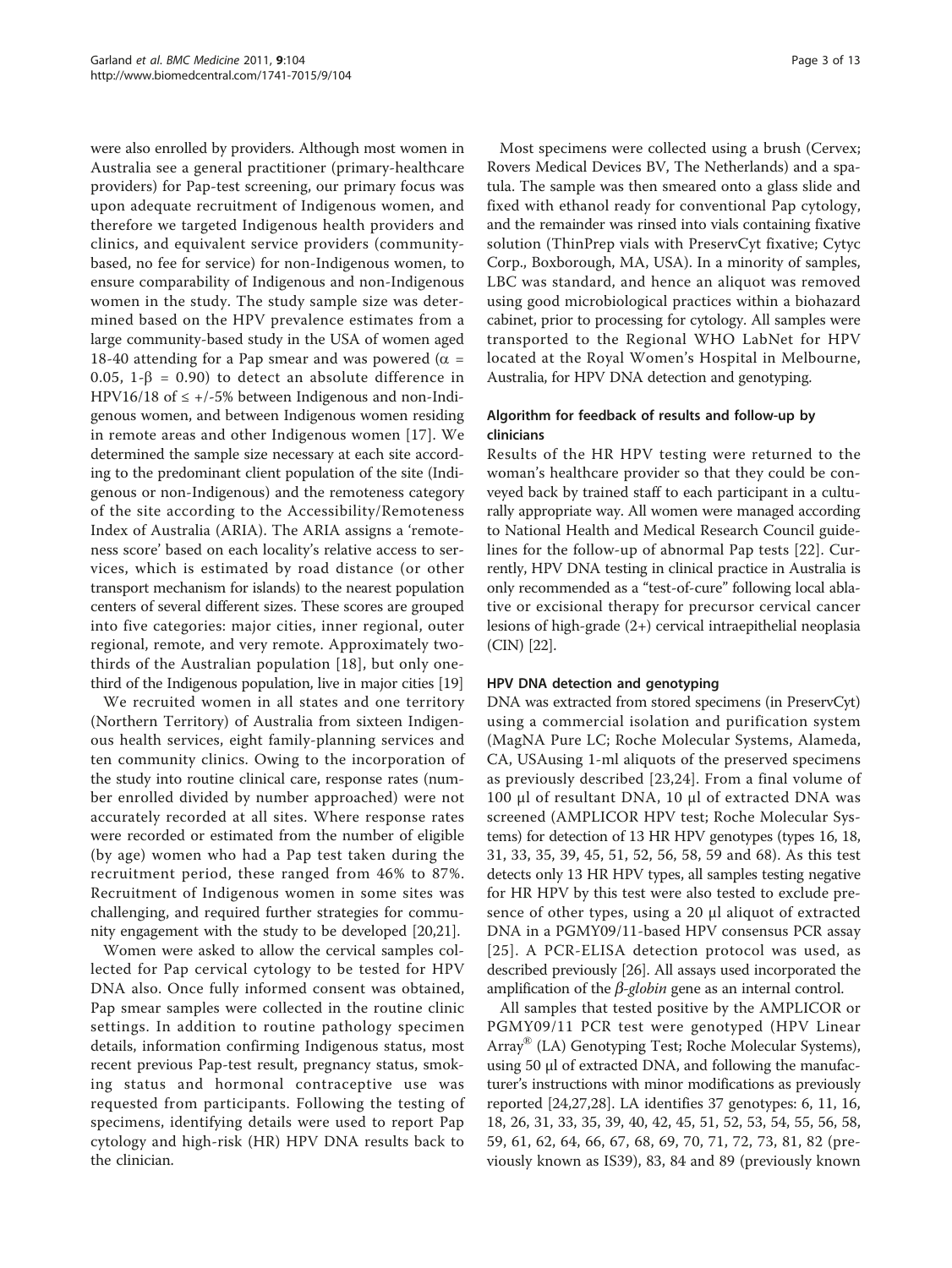as CP6108) [[29\]](#page-12-0). There were 13 specimens that were weakly positive only to the PGMY09/11 PCR but negative on LA, and these specimens were classified as HPV negative.

Specimen contamination and carryover were prevented by use of barrier tips, prior division of all reagents into aliquots, and performance of pre- and post-PCR steps in different rooms specifically allocated for PCR. Negative and positive controls were processed with each run, and lack of signal in the negative control was used to monitor possible carryover.

#### Statistical analysis

The ARIA category was assigned using the postcode of each participant's residence. Pap-test results were reported by cytology laboratories (usual service providers) according to the Australian Modified Bethesda classification, 2004 [[22\]](#page-12-0). For the purposes of analysis, 'possible' low-grade squamous intraepithelial lesion (LSIL) Pap results were grouped LSIL and 'possible' highgrade squamous intraepithelial lesion (HSIL) Pap results were grouped with HSIL.

Age-adjusted prevalences were calculated by weighting the WHINURS sample to the relevant Australian Bureau of Statistics (ABS) population structure, by single year of age. Data were analyzed using SPSS software (version 17.0; SPSS Inc., Chicago, IL, USA), except for weighted confidence intervals, which were calculated using STATA software (StataCorp LP, College Station, TX, USA). Univariate analysis compared proportions using Pearson's  $\chi^2$  tests (or Fisher's exact test when the expected count in any cell was  $<$  5), and mean ages using *t*-test. Binary logistic regression was used for multivariate analysis. Interaction terms were created for predictor variables to check for effect modification. No significant interactions were identified. Because of the high correlation between living in a remote area and Indigenous status, the effect of area of residence was analyzed separately for the two groups of women, with the analysis of non-Indigenous women comparing residence in a major city versus non-major city.

Indigenous status and area of residence were variables of prior interest. Multivariate models also included other known determinants of HPV infection: age, smoking status, and use of hormonal contraception. We did not collect sexual history from participants. Although some women were pregnant, there was no association between pregnancy and HPV detection in univariate analysis, and hence this was not considered further.

## Results

Of a total of 2156 samples from women age 15 to 40 years, four were found to have no ß-globin signal, indicating inadequate sample collection, and these were excluded from the analysis, leaving 2152 participants with HPV results available (655 Indigenous, 1494 non-Indigenous, 3 unknown ethnicity) (Table [1](#page-5-0)). Half of the Indigenous participants were recruited from remote or very remote areas, compared with 6% of the non-Indigenous participants.

## Characteristics of participants

Regarding demographic variables, Indigenous women were more likely to be younger, to smoke, to be pregnant and less likely to use hormonal contraception (Table [1\)](#page-5-0). Regarding Pap-test-related variables, a higher proportion of Indigenous than non-Indigenous women were having their first ever Pap test (13.8% versus 10.1%;  $P = 0.02$ ), and the prevalence of abnormal Pap-test results was higher. The prevalence of HSIL as predicted by cytology was higher for Indigenous than non-Indigenous women for both their most recent previous Pap test (1.4% versus 0.4%,  $P = 0.02$ ), and for the Pap test performed during this study (current Pap test) (4.0% versus  $1.4\%$ ,  $P < 0.001$ ). Of the 45 women with a current high-grade abnormal Pap test, 25 (56%) were Indigenous, including one with squamous cell carcinoma and one with possible microinvasive cancer.

Demographic differences between Indigenous women from remote compared with non-remote areas were small and not significant, with one exception: a higher proportion of women from remote areas had normal results on their most recent previous Pap test compared with women from non-remote areas (93.8% versus 85.8% of women for whom the previous Pap result was known,  $P = 0.003$ ) (Table [1\)](#page-5-0). To evaluate the representativeness of our sample, we compared the prevalence of abnormal Pap tests in non-Indigenous study participants with data from the Victorian Cervical Cytology Registry (which services women resident in the state of Victoria, Australia, representing a population of 2.7 million women) on the age-adjusted prevalence of abnormal Pap tests among resident women aged 15-39 (national data were not available). The ageadjusted prevalences for the study population and for women in Victoria were similar: respectively, 88.2% and 88.9% for normal Pap tests; 10.4% and 9.5% for LSIL; and 1.3% and 1.7% for HSIL/cancer.

## Cervical HPV DNA prevalence

The age-adjusted prevalence of detection of any HPV DNA was higher for Indigenous than for non-Indigenous women when standardized to the general Australian population, although confidence intervals overlapped (Table [2](#page-6-0)). However, there was no significant or clinically relevant difference in the prevalence of vaccine-preventable types. It should be noted that overall, 1.7% of the AMPLICOR positives could not be confirmed by LA and the in-house assay, hence these were deemed as negative on genotyping.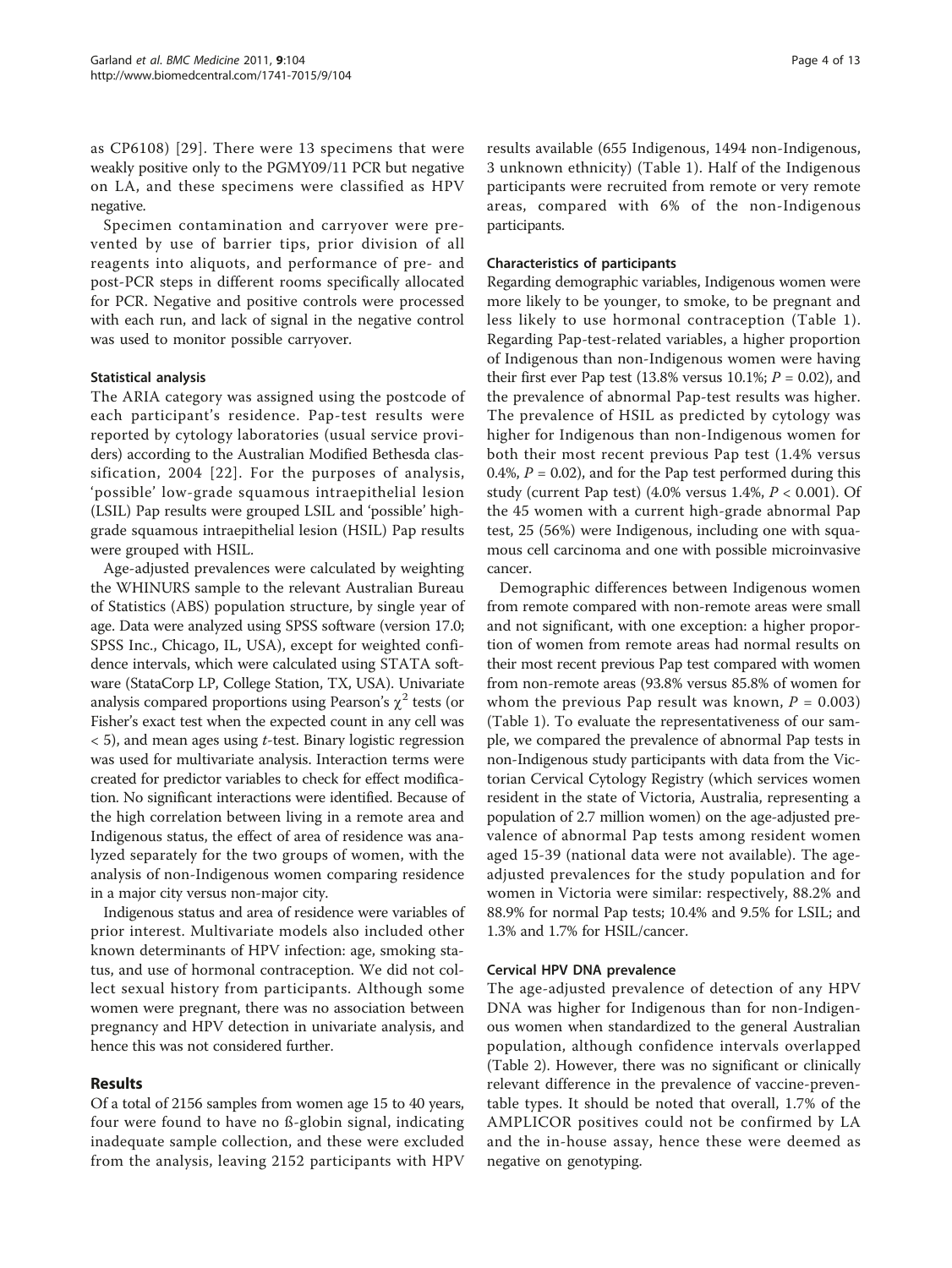<span id="page-5-0"></span>Table 1 Demographic characteristics of WHINURS<sup>a</sup> participants aged ≤40 years, by Indigenous status<sup>b</sup>

| Variable                                 | Non-<br>Indigenous |               | Indigenous |               |
|------------------------------------------|--------------------|---------------|------------|---------------|
|                                          | n                  | $\frac{0}{0}$ | n          | $\frac{0}{0}$ |
| Participants                             | 1494               |               | 655        |               |
| Age, years                               |                    |               |            |               |
| 15 to 20                                 | 139                | 9.3%          | 117        | 17.9%         |
| 21 to 25                                 | 359                | 24.0%         | 178        | 27.2%         |
| 26 to 30                                 | 383                | 25.6%         | 137        | 20.9%         |
| 31 to 35                                 | 341                | 22.8%         | 124        | 18.9%         |
| 36 to 40                                 | 272                | 18.2%         | 99         | 15.1%         |
| Median                                   | 29                 |               | 27         |               |
| Mean <sup>c</sup>                        | 28.9               |               | 27.4       |               |
| Hormonal contraception userc,d           | 643                | 43.3%         | 196        | 30.3%         |
| Smoker <sup>c,e</sup>                    | 368                | 24.8%         | 363        | 56.2%         |
| Pregnant <sup>c,t</sup>                  | 13                 | 0.9%          | 54         | 8.2%          |
| Remoteness <sup>g</sup>                  |                    |               |            |               |
| Major cities                             | 868                | 58.1%         | 45         | 6.9%          |
| Inner regional                           | 182                | 12.2%         | 65         | 9.9%          |
| Outer regional                           | 351                | 23.5%         | 215        | 32.8%         |
| Remote                                   | 78                 | 5.2%          | 135        | 20.6%         |
| Very remote                              | 15                 | 1.0%          | 195        | 29.8%         |
| Most recent Pap-test result <sup>b</sup> |                    |               |            |               |
| Normal                                   | 1143               | 81.2%         | 453        | 77.3%         |
| Low-grade abnormality                    | 116                | 8.2%          | 44         | 7.5%          |
| High-grade abnormality                   | 5                  | 0.4%          | 7          | 1.2%          |
| First Pap                                | 144                | 10.2%         | 82         | 14.0%         |
| Unknown/missing/unsatisfactory           | 19/45/22           |               | 21/42/6    |               |
| Current Pap-test result <sup>b,t</sup>   |                    |               |            |               |
| Normal                                   | 1296               | 88.0%         | 527        | 84.7%         |
| Low-grade abnormality                    | 156                | 10.6%         | 70         | 11.3%         |
| High-grade abnormality <sup>b</sup>      | 20                 | 1.4%          | 25         | 4.0%          |
| Unsatisfactory                           | 20                 |               | 7          |               |

a<br>Women's HPV Indigenous Non-Indigenous Urban Rural Study.

<sup>b</sup>Three participants with unknown Indigenous status are not included in this table.

 $\overline{P}P < 0.001$  for group Indigenous women versus non-Indigenous women. <sup>c</sup>Data missing for ten non-Indigenous and eight Indigenous participants. dData missing for ten non-Indigenous and nine Indigenous participants. e Data missing for eight non-Indigenous and six Indigenous participants. f Data missing for two non-Indigenous and twenty-six Indigenous participants. <sup>g</sup>Remote residence refers to residence in an area categorized as remote or very remote using the Accessibility/Remoteness Index of Australia classification by postcode. Non-remote residence refers to areas categorized as major cities or regional areas.

HPV16 was the most common genotype in both Indigenous and non-Indigenous women, with types 51, 52, 18 and 39 being the other four most common high-risk types in both groups (Table [3](#page-7-0)). There was a significant difference in the prevalence of HPV68 (a high-risk type) between Indigenous and non-Indigenous women (OR = 3.8, 95% CI 1.9 to 7.6;  $P < 0.001$ ), although caution is needed in interpreting this finding given the multiple comparisons of genotype groups performed.

Among Indigenous women, the high-risk types HPV56 and HPV58 were detected more frequently in women living in remote areas (HPV56 3.6% versus 1.2%,  $P =$ 0.05; and HPV58 4.5% versus 1.5%,  $P = 0.03$ ), whereas the high-risk type HPV59 was found more frequently in women living in non-remote areas (5.2% versus 1.5%,  $P = 0.008$ ). The low-risk (LR) types HPV71 and HPV72 were found in women in remote areas (each in 2.1%;  $P = 0.015$ ). HPV81 was also more common among women in remote areas  $(6.1\%$  versus 2.8%;  $P = 0.04$ ). Again, caution is needed in interpreting these findings, because of the multiple comparisons.

#### Association of age with HPV detection

The prevalence of HPV infection was much higher in younger than older women (Figure [1A](#page-8-0)). The prevalence of genotypes 16 and 18 was similar for Indigenous and non-Indigenous women in each age group. For other genotypes (HR, probable HR and LR HPV), the prevalence was similar for Indigenous and non-Indigenous women in younger age groups, but higher for Indigenous than non-Indigenous women in the 31 to 35 and 36 to 40 years age groups (Figure [1B, C](#page-8-0)), with 35% of Indigenous and 22.5% of non-Indigenous 31 to 40-year-old women positive for HPV types other than 16 or 18 (OR  $= 1.9, 95\% \text{ CI } 1.3 \text{ to } 2.6, P < 0.001$ ). Excluding women with an abnormality on the most recent previous or the current Pap test gave a similar result (Table [4\)](#page-8-0).

In the 36 to 40 years age group, 39.4% of Indigenous women had detectable HPV (any HPV genotype) compared with 22.1% of non-Indigenous women ( $OR = 2.3$ ,  $P < 0.001$ ). The higher HPV prevalence for Indigenous women was partly explained by a higher prevalence of HPV risk factors. In this age group, Indigenous and non-Indigenous women had similar distribution of age by single year (mean age 37.9 versus 38.0,  $P = 0.4$ , t-test) and hormonal contraceptive use (22.4% versus 25.1%,  $P = 0.6$ ), but Indigenous women were more than twice as likely to smoke  $(45.9\% \text{ versus } 21.8\%, P < 0.001)$ and more than seven times as likely to have a current high-grade Pap-test result  $(3.1\% \text{ versus } 0.4\%; P = 0.03)$ or to be having their first ever Pap  $(n = 3 (3.2%)$  versus  $n = 1$  (0.4%),  $P = 0.03$ ). Adjusting in multivariate analyses for age, hormonal contraceptive use, smoking, lowgrade Pap-test results and most recent previous Pap status reduced, but did not eliminate, the excess risk of HPV detection for Indigenous women ( $OR = 1.8$ , 1.03 to 3.2;  $P = 0.04$ ). High-grade results were too infrequent to be included in this model.

## Detection of multiple HPV types

Overall, 57.6% of HPV-positive non-Indigenous women and 55.6% of HPV-positive Indigenous women had multiple types detected. However, infection with multiple types was less prevalent with increasing age (Figure [2](#page-9-0)).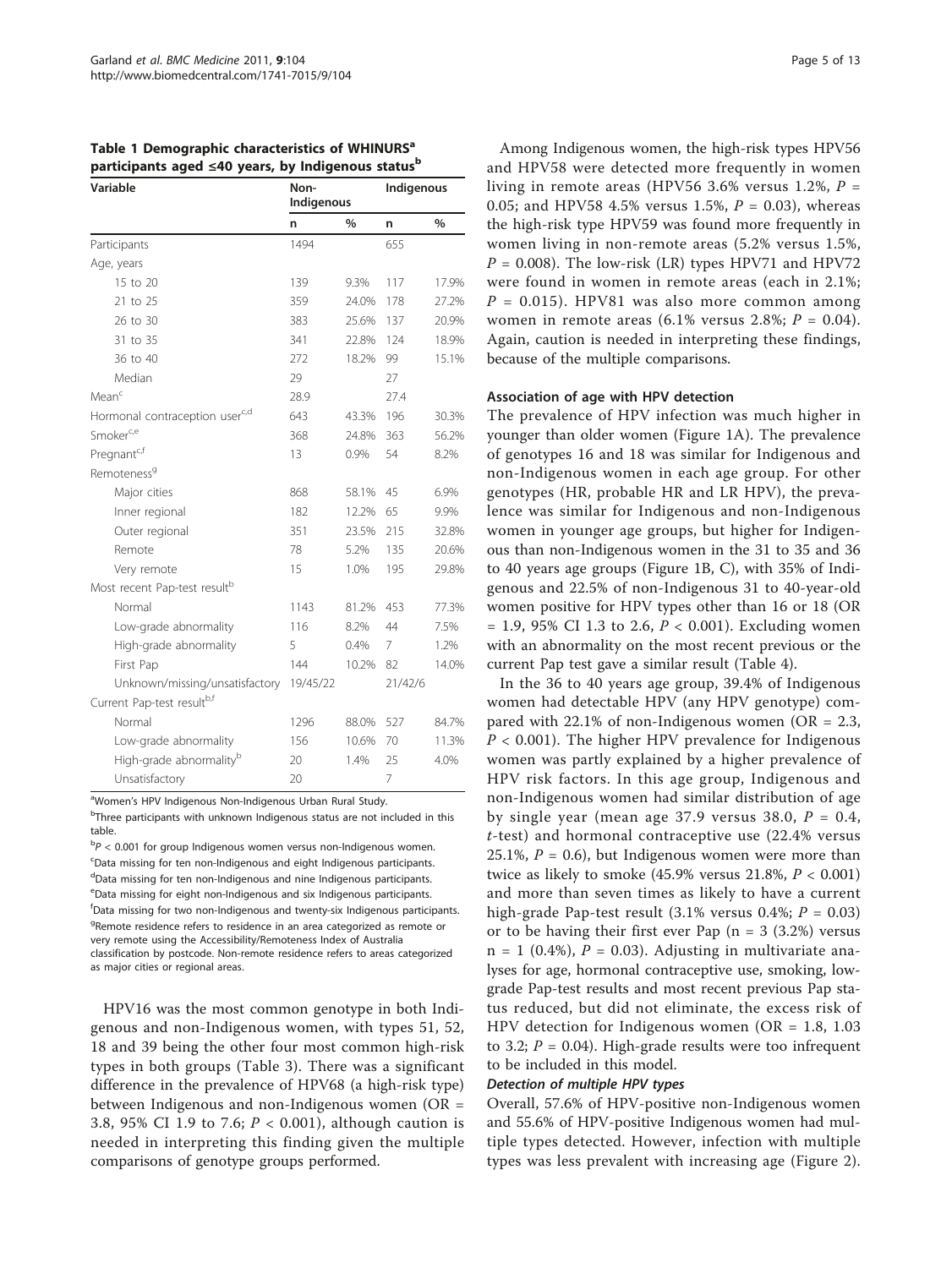| <b>HPV Prevalence</b>                     | Non-Indigenous, 15 to 40 years of age<br>$(n = 1494)$ | Indigenous, 15 to 40 years of age<br>$(n = 655)$      |                                       |
|-------------------------------------------|-------------------------------------------------------|-------------------------------------------------------|---------------------------------------|
|                                           | Age-adjusted <sup>b</sup> HPV prevalence              | Age adjusted to Australian<br>population <sup>a</sup> | Indigenous<br>population <sup>c</sup> |
| HPV16/18                                  | 12.8% (10.8 to 14.8)                                  | 12.2% (9.7 to 14.6)                                   | 13.8% (11.1 to 16.6)                  |
| HPV genotypes 6/11/16/18                  | 15.3% (13.3 to 17.4)                                  | 14.1% (11.5 to 16.7)                                  | 15.9% (13.1 to 18.8)                  |
| Cross-protection 16/18/31/45              | 17.1% (14.9 to 19.3)                                  | 15.6% (12.9 to 18.3)                                  | 17.4% (14.4 to 20.4)                  |
| HR <sup>d</sup> HPV 13 types <sup>e</sup> | 30.0% (27.5 to 32.3)                                  | 31.3% (27.7 to 34.9)                                  | 33.2% (29.5 to 36.8)                  |
| HR HPV 18 types <sup>t</sup>              | 33.5% (31.0 to 36.0)                                  | 35.4% (31.8 to 39.1)                                  | 37.5% (33.8 to 41.2)                  |
| HR HPV-11 types (non-16/18)               | 23.7% (21.3 to 26.1)                                  | 25.9% (22.4 to 29.3)                                  | 27.3% (23.8 to 30.9)                  |
| HR HPV-16 types (non-16/18)               | 28.6% (26.1 to 31.0)                                  | 30.6% (27.1 to 34.2)                                  | 32.3% (28.6 to 36.0)                  |
| Any HPV                                   | 41.5% (38.9 to 44.1)                                  | 47.5% (43.6 to 51.3)                                  | 49.3% (45.5 to 53.2)                  |
| $LR9$ HPV                                 | 24.8% (22.3 to 27.2)                                  | 28.7% (25.2 to 32.2)                                  | 30.1% (26.5 to 33.7)                  |
| LR only present                           | 8.0% (6.6 to 9.39)                                    | 12.0% (9.41 to 14.7)                                  | 11.9% (9.3 to 14.5)                   |
| HPV genotypes 6/11/16/18 only             | $3.5\%$ (2.6 to 4.5)                                  | $3.5\%$ (2.1 to 5.0)                                  | 4.0% $(2.3 \text{ to } 5.6)$          |
| Multiple HPV types (crude<br>prevalence)  |                                                       |                                                       |                                       |
| Range (min-max)                           | 0 to 13                                               | 0 to 10                                               |                                       |
| None                                      | 58.8% (56.3 to 61.3)                                  | 50.5% (46.6 to 54.5)                                  |                                       |
| One                                       | 17.5% (15.6 to 19.5)                                  | 22.0% (18.8 to 25.3)                                  |                                       |
| Two                                       | 9.1% (7.7 to 10.7)                                    | 12.4% (9.9 to 15.1)                                   |                                       |
| Three                                     | 7.0% (5.7 to 8.4)                                     | 5.8% (4.1 to 7.9)                                     |                                       |
| Four or more                              | 7.6% (6.3 to 9.1)                                     | 9.3% (7.2 to 11.8)                                    |                                       |

<span id="page-6-0"></span>Table 2 Crude and age-adjusted cervical human papillomavirus (HPV) DNA prevalence and prevalence of multiple HPV infections by Indigenous status (note '/' denotes 'and/or')<sup>a</sup>

<sup>a</sup>Data are % (95% CI exact binomial), unless otherwise stated.

b<br>Age-standardized to the Australian female population aged 17 to 40 years, 2005, Australian Bureau of Statistics (NB there were only eight women aged 15 to 16 years.)

c Age-standardized to the Australian Indigenous female population aged 17 to 40 years, 2005, unpublished experimental estimates, Australian Bureau of Statistics. Single year of age experimental Indigenous population estimates may be subject to errors that cannot be fully adjusted for in the population estimates compilation process.

<sup>d</sup>HR = high-risk.

e HR HPV types 16,18,31,33,35,39,45,51,52,56,58,59,68.

f As above plus HPV types 26,53,66,73 and 82.

 ${}^{9}$ LR = low-risk.

Although the prevalence of HPV infection was higher for Indigenous than non-Indigenous women in the 36- 40 years age group, the proportion of infected women with multiple infections was similar (Indigenous 38.5%, non-Indigenous 36.7%,  $P = 0.9$ ).

In a multivariate analysis of HPV-positive women (including Indigenous status, age, hormonal contraception, smoking, most recent previous Pap status, current Pap status), only younger age (for each year's increase in age: OR = 0.939, 95% CI 0.918 to 0.961,  $P < 0.001$ ) and having a low-grade Pap abnormality on current Pap testing (OR 1.9, 95% CI 1.4 to 2.8,  $P < 0.001$ ) were significantly associated with the detection of multiple HPV types.

#### Predictors of cervical HPV detection

As expected, having a current abnormality on a Pap test was strongly associated with HPV DNA detection (HPV DNA detected in 97.8% of cases with HSIL (OR = 76,  $P < 0.001$ ) and 85.9% LSIL (OR = 10,  $P < 0.001$ ). Having had an abnormality on the previous Pap test was also strongly associated with HPV DNA detection (HPV DNA detected in 70% of cases; OR =  $3.4$ ,  $P < 0.001$ ).)

All variables of interest were significantly associated with the detection of any HPV DNA in univariate analysis (Table [5](#page-9-0)). In multivariate analysis, Indigenous status and hormonal contraceptive use became non-significant. In the stratified analysis, remote area of residence was not a significant predictor of any HPV DNA detection for Indigenous women in either univariate or multivariate analyses (data not shown). However, for non-Indigenous women, residence outside of a major city was associated with a lower risk of any HPV detection (35% versus 46%; OR = 0.6, 95% CI 0.5 to 0.8,  $P < 0.001$ ), which remained significant in multivariate analysis  $(OR = 0.6, 95 \text{ CI } 0.5 \text{ to } 0.8, P < 0.001).$ 

In both univariate and multivariate analyses, age, smoking and hormonal contraceptive use were all associated with HPV16/18 detection (Table [6\)](#page-10-0). Indigenous status was not associated with HPV16/18 detection. In stratified analyses including only Indigenous women,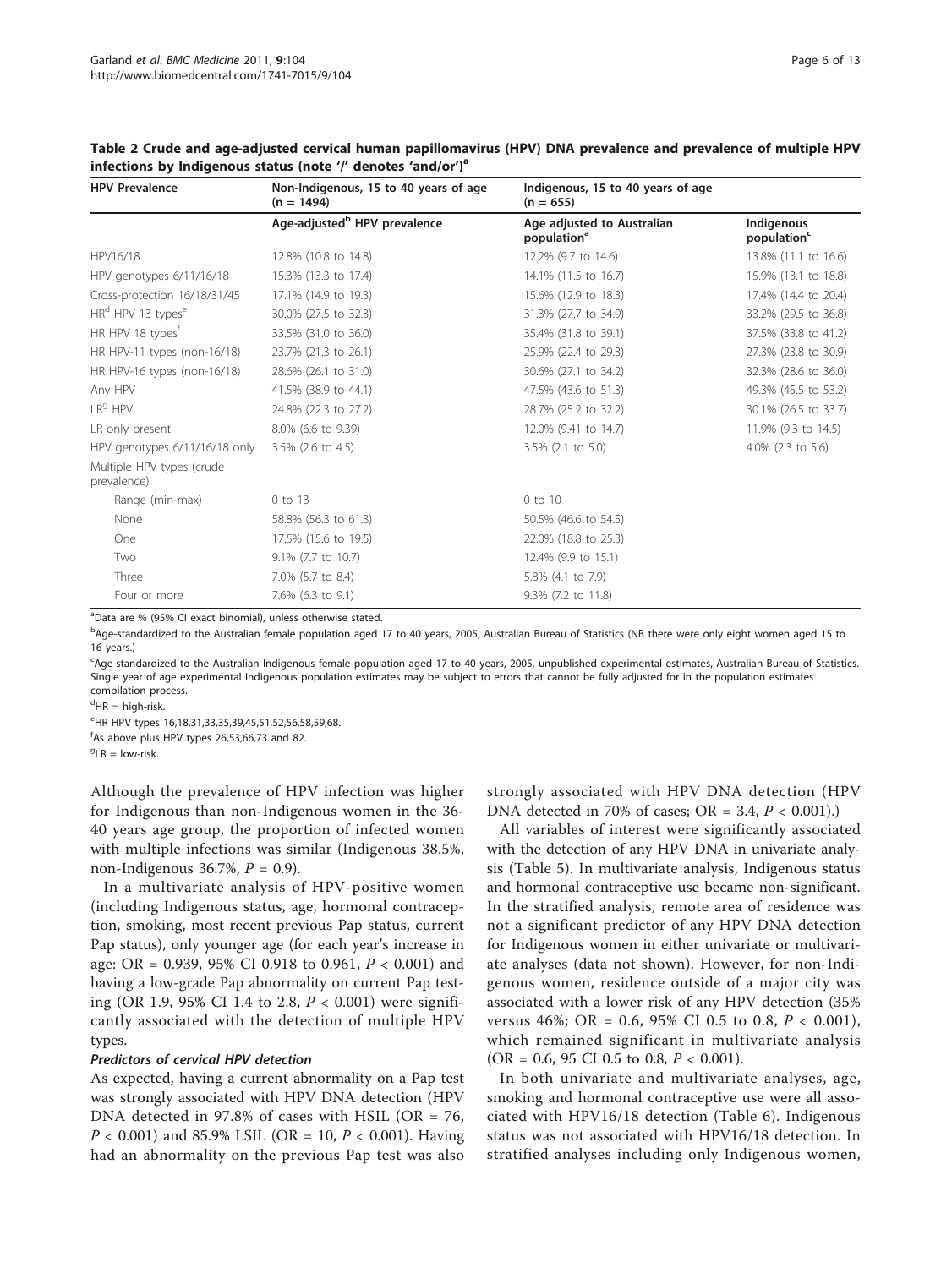<span id="page-7-0"></span>

| Table 3 Human papillomavirus (HPV) types in women |  |
|---------------------------------------------------|--|
| $\leq$ 40 years by Indigenous status, n (%)       |  |

| HPV type                       | Non-Indigenous<br>women | Indigenous<br>women |  |
|--------------------------------|-------------------------|---------------------|--|
|                                | $(n = 1494)$            | $(n = 655)$         |  |
| 6                              | 47 (3.1%)               | 13 (2.0%)           |  |
| 11                             | $9(0.6\%)$              | $6(0.9\%)$          |  |
| 16 <sup>a</sup>                | 141 (9.4%)              | 69 (10.5%)          |  |
| 18 <sup>a</sup>                | 62 (4.1%)               | 25 (3.8%)           |  |
| 2                              | 0                       | $1(0.2\%)$          |  |
| 31 <sup>a</sup>                | 56 (3.7%)               | 22 (3.4%)           |  |
| 33 <sup>a</sup>                | 31 (2.1%)               | 18 (2.7%)           |  |
| 35 <sup>a</sup>                | 16 (1.1%)               | 14 (2.1%)           |  |
| 39 <sup>a</sup>                | 58 (3.9%)               | 24 (3.7%)           |  |
| 40                             | 16 (1.1%)               | $4(0.6\%)$          |  |
| 42                             | 61 (4.1%)               | 19 (2.9%)           |  |
| 45 <sup>a</sup>                | 23 (1.5%)               | 15 (2.3%)           |  |
| 51 <sup>a</sup>                | 94 (6.3%)               | 37 (5.6%)           |  |
| $52^a$                         | 57 (3.8%)               | 36 (5.5%)           |  |
| 53                             | 82 (5.5%)               | 34 (5.2%)           |  |
| 54                             | 49 (3.3%)               | 24 (3.7%)           |  |
| 55                             | 29 (1.9%)               | 8 (1.2%)            |  |
| 56 <sup>a</sup>                | 39 (2.6%)               | 16 (2.4%)           |  |
| $58^{\circ}$                   | 44 (2.9%)               | 20 (3.1%)           |  |
| 59 <sup>a</sup>                | 39 (2.6%)               | 22 (3.4%)           |  |
| 61                             | 56 (3.7%)               | 33 (5.0%)           |  |
| 62                             | 65 (4.4%)               | 35 (5.3%)           |  |
| 64                             | $1(0.1\%)$              | 0                   |  |
| 66                             | 61 (4.1%)               | 23 (3.5%)           |  |
| 67                             | 24 (1.6%)               | 8 (1.2%)            |  |
| $68a,b}$                       | 13 (0.9%)               | 21 (3.2%)           |  |
| 69                             | $1(0.1\%)$              | $4(0.6\%)$          |  |
| 70 <sup>b</sup>                | 21 (1.4%)               | 28 (4.3%)           |  |
| $71^{\rm b}$                   | $1(0.1\%)$              | $7(1.1\%)$          |  |
| 72 <sup>c</sup>                | $2(0.1\%)$              | $7(1.1\%)$          |  |
| 73                             | 40 (2.7%)               | 21 (3.2%)           |  |
| 81 <sup>b</sup>                | 20 (1.3%)               | 29 (4.4%)           |  |
| 82 (previously IS39) [29]      | 20 (1.4%)               | 10 (1.6%)           |  |
| 83                             | 19 (1.3%)               | 15 (2.3%)           |  |
| 84                             | 61 (4.1%)               | 19 (2.9%)           |  |
| 89 (previously CP6108)<br>[29] | 68 (4.6%)               | 31 (4.7%)           |  |
| No type detected <sup>b</sup>  | 879 (58.8%)             | 332 (50.6%)         |  |
| Multiple                       | 354 (23.7%)             | 180 (27.4%)         |  |
| 16/18                          | 185 (12.5%)             | 86 (13.1%)          |  |
| 6/11/16/18                     | 220 (14.7%)             | 102 (15.5%)         |  |
| 16/18 only                     | 44 (2.9%)               | 21 (3.2%)           |  |
| 6/11/16/18 only                | 53 (3.5%)               | 26 (4.0%)           |  |

<sup>a</sup>Established high-risk HPV type.

 $^{b} \chi^{2}$  P < 0.001.

 $c^2$   $P = 0.002$ .

HPV16/18 detection was not associated with residence in a remote area, in either univariate or multivariate analyses (data not shown). In the stratified analysis of non-Indigenous women, women residing outside of major cities were significantly less likely to have HPV16/ 18 detected (9.7% versus 14.3%,  $P = 0.001$ ); this variable remained significant in the adjusted analysis ( $OR = 0.6$ , 95 CI 0.5 to 0.9,  $P = 0.01$ ).

## Discussion

This study of Australian women presenting for routine Pap testing prior to the introduction of the National HPV Vaccination Program found HPV16 to be the most prevalent HPV genotype in Indigenous and non-Indigenous Australian women equally, and that the five most common high-risk types were the same in both groups. Detection of any HPV genotype was strongly associated with smoking, Pap-test abnormalities and younger age. Indigenous women living in remote areas did not have more HPV genotypes detected, or more or fewer vaccine-preventable types, but for non-Indigenous women, living in a major city was associated with a higher probability of having HPV detected, and for that type to be 16 or 18. Marked differences in the prevalence of HPV between Indigenous and non-Indigenous women were not found, although older Indigenous women (31 to 40 years old) had more non-HPV 16/18 types detected. The dominance of HPV16 is consistent with worldwide prevalence studies, but HPV51, the second most common high-risk type we detected, does not have such a high prevalence globally [\[15\]](#page-12-0).

It is unclear why Indigenous women in their 30s had higher rates of non-HPV16/18 genotype carriage. Indigenous Australian women have a different demographic profile to non-Indigenous women, as also reflected in our recruited sample, in ways which could have an effect upon their likelihood of HPV infection, that is, younger age, more than twice as likely to smoke, and a higher fertility rate [[19\]](#page-12-0). Indigenous women also have higher rates of other sexually transmitted infections (STIs) [[10\]](#page-12-0), and an earlier age at first sexual intercourse [[30](#page-12-0)]. More Indigenous women also live in poverty [[19,31\]](#page-12-0), and greater persistence of HPV due to failure of immunological control could be in part attributable to the effects of lower socioeconomic status or general health status, in combination with high rates of smoking, earlier and more pregnancies, and the presence of other STIs. It could also reflect poorer access to cervical cytology screening by Indigenous women in this age group: this has been hypothesized to be an important factor in the higher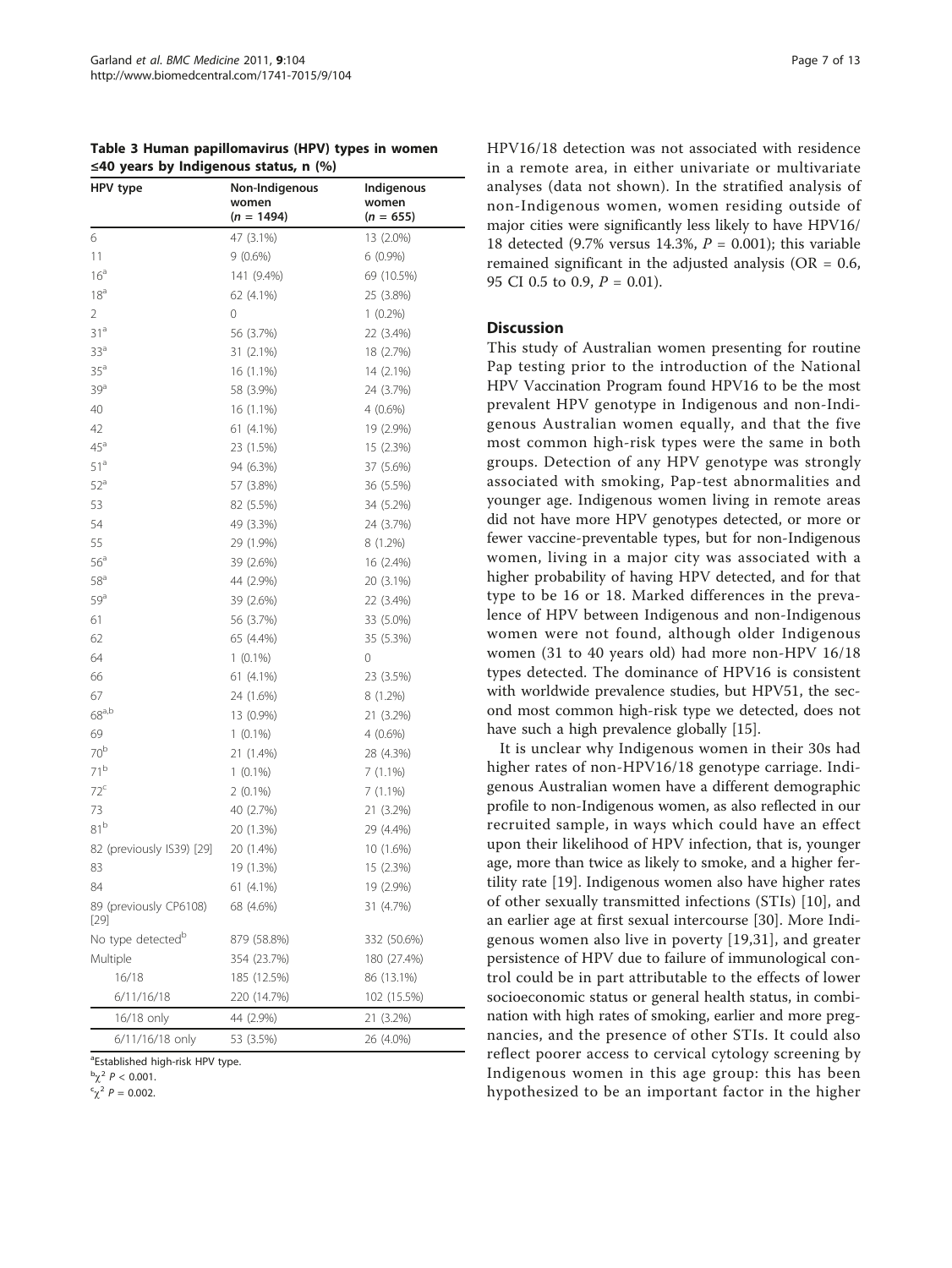<span id="page-8-0"></span>

rates of cervical cancer incidence and mortality observed in Indigenous women [[21,32](#page-12-0)]. Franceschi et al. previously found that lower education levels (as a proxy for socioeconomic status) are correlated with cervical cancer risk but not increased HPV prevalence, and may be mediated

Table 4 Cervical human papillomavirus (HPV) prevalence<sup>a</sup> by Indigenous status and age group

| Pap status and age group               |     | Indigenous | Non-Indigenous |      |         |
|----------------------------------------|-----|------------|----------------|------|---------|
|                                        | n   | %          | n              | %    | P value |
| All women                              |     |            |                |      |         |
| 15 to 20                               | 117 | 67.5       | 139            | 64.0 | 0.6     |
| 21 to 25                               | 179 | 56.4       | 359            | 54.0 | 0.6     |
| 26 to 30                               | 137 | 39.4       | 383            | 43.6 | 0.4     |
| 31 to 35                               | 124 | 41.1       | 341            | 30.8 | 0.04    |
| 36 to 40                               | 99  | 39.4       | 272            | 22.1 | 0.001   |
| Women with normal results <sup>b</sup> |     |            |                |      |         |
| $15$ to $20$                           | 90  | 61.1       | 99             | 52.5 | 0.2     |
| 21 to 25                               | 123 | 46.3       | 255            | 44.7 | 0.8     |
| 26 to 30                               | 105 | 33.3       | 323            | 37.5 | 0.4     |
| 31 to 35                               | 98  | 34.7       | 298            | 25.5 | 0.08    |
| 36 to 40                               | 84  | 33.3       | 240            | 18.3 | 0.004   |

<sup>a</sup>Prevalence of any HPV genotype,

**<sup>b</sup>Current Pap test and most recent Pap-test results not known to be abnormal.** 

through risk factors such as earlier age at first intercourse, and higher and earlier parity [\[33\]](#page-12-0). Regardless of the underlying reasons, the presence of other high-risk HPV DNA types among women in their 30s clearly emphasizes the need for participation in cervical screening, whether or not a woman has received HPV vaccination. It should be noted that for this population up to 40 years, the Indigenous women had a U-shaped curve of HPV prevalence. This has also been described in other populations, with hypotheses for its occurrence including changes in sexual behaviour with age, reactivation of latent infection and a cohort effect [[34\]](#page-12-0).

The rates of absolute HPV prevalence, frequent occurrence of multiple HPV types and high rates of HPV DNA detected in young women are all consistent with other studies of screening populations in western countries using similar highly sensitive assays (as opposed to clinically adapted assays such as Hybrid Capture 2) [[17,35-37\]](#page-12-0).

There are three main limitations to our study. Firstly, we did not collect a sexual or reproductive history from participants. This means we cannot use this established predictor to determine whether women recruited were more or less likely than other Australian women to have HPV. Clearly, however, all women participating in the study were sexually active, and should have been so for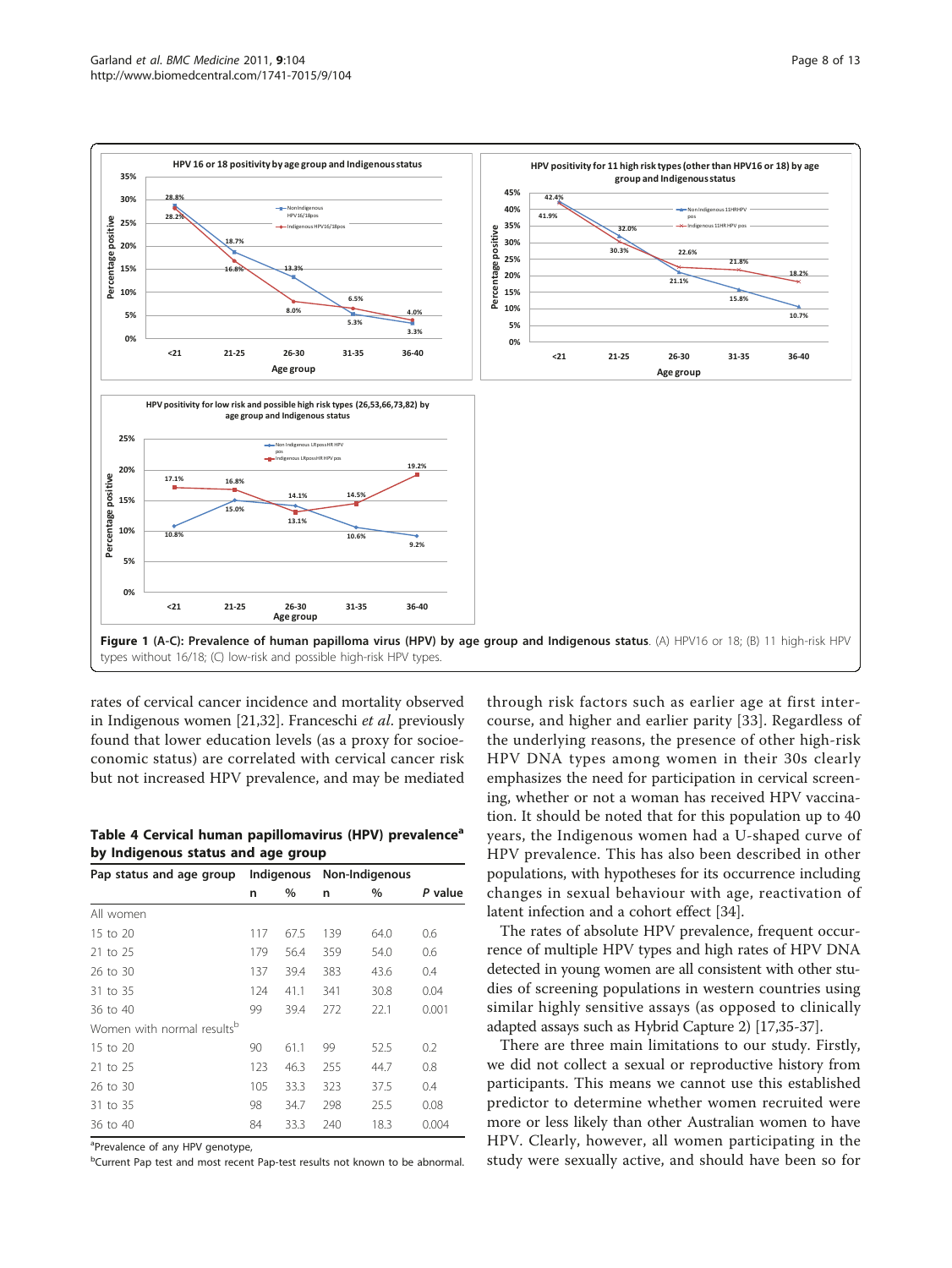<span id="page-9-0"></span>

at least two years, given that screening guidelines in Australia recommended Pap testing commence at the age of 18 years or 2 years after first sexual intercourse, whichever is later. Secondly, because our main focus was to recruit adequate numbers of women in remote area and of Indigenous women, our sample is not geographically or demographically representative of all Australian women. Non-Indigenous women attending

Table 5 Univariate and multivariate associations with detection of any human papillomavirus (HPV) type, all women aged  $\leq 40$  years (n = 2152)

| Variable                | Any HPV-positive, % | OR (95%CI)             | P value | Adjusted OR (95%CI)                     | P value |
|-------------------------|---------------------|------------------------|---------|-----------------------------------------|---------|
| Indigenous <sup>a</sup> |                     |                        |         |                                         |         |
| Yes                     | 49.4%               | $1.4$ (1.2 to 1.7)     | < 0.001 | 1.1 (0.9 to 1.4)                        | 0.3     |
| No.                     | 41.2%               |                        |         |                                         |         |
| Smokingb                |                     |                        |         |                                         |         |
| Yes                     | 51.8%               | $1.6$ (1.4 to 2.0)     | < 0.001 | $1.4$ (1.2 to 1.8)                      | < 0.001 |
| No.                     | 39.5%               |                        |         |                                         |         |
| Age, years <sup>c</sup> |                     | 0.915 (0.902 to 0.929) | < 0.001 | 0.921 (0.908 to 0.935)                  | < 0.001 |
| Age, 5-year bands       |                     |                        |         |                                         |         |
| $<$ 21 years            | 65.8%               | 5.3 (3.7 to 7.5)       | < 0.001 | Modeled as continuous variable as above |         |
| 21 to 25 years          | 54.8%               | $3.3$ (2.5 to 4.4)     |         |                                         |         |
| 26 to 30 years          | 42.6%               | 2.0 (1.5 to 2.7)       |         |                                         |         |
| 31 to 35 years          | 33.5%               | $1.4$ (1.0 to 1.9)     |         |                                         |         |
| 36 to 40 years          | 26.7%               | Reference              |         |                                         |         |
| HC <sup>d</sup>         |                     |                        |         |                                         |         |
| Yes                     | 47.0%               | 1.25 (1.05 to 1.49)    | 0.01    | 1.1 $(0.9 \text{ to } 1.3)$             | 0.3     |
| No                      | 41.5%               |                        |         |                                         |         |

<sup>a</sup>Three missing.

<sup>b</sup>Twenty-one missing.

<sup>c</sup>For each one year increase in age.

<sup>d</sup>Twenty missing. HC = hormonal contraception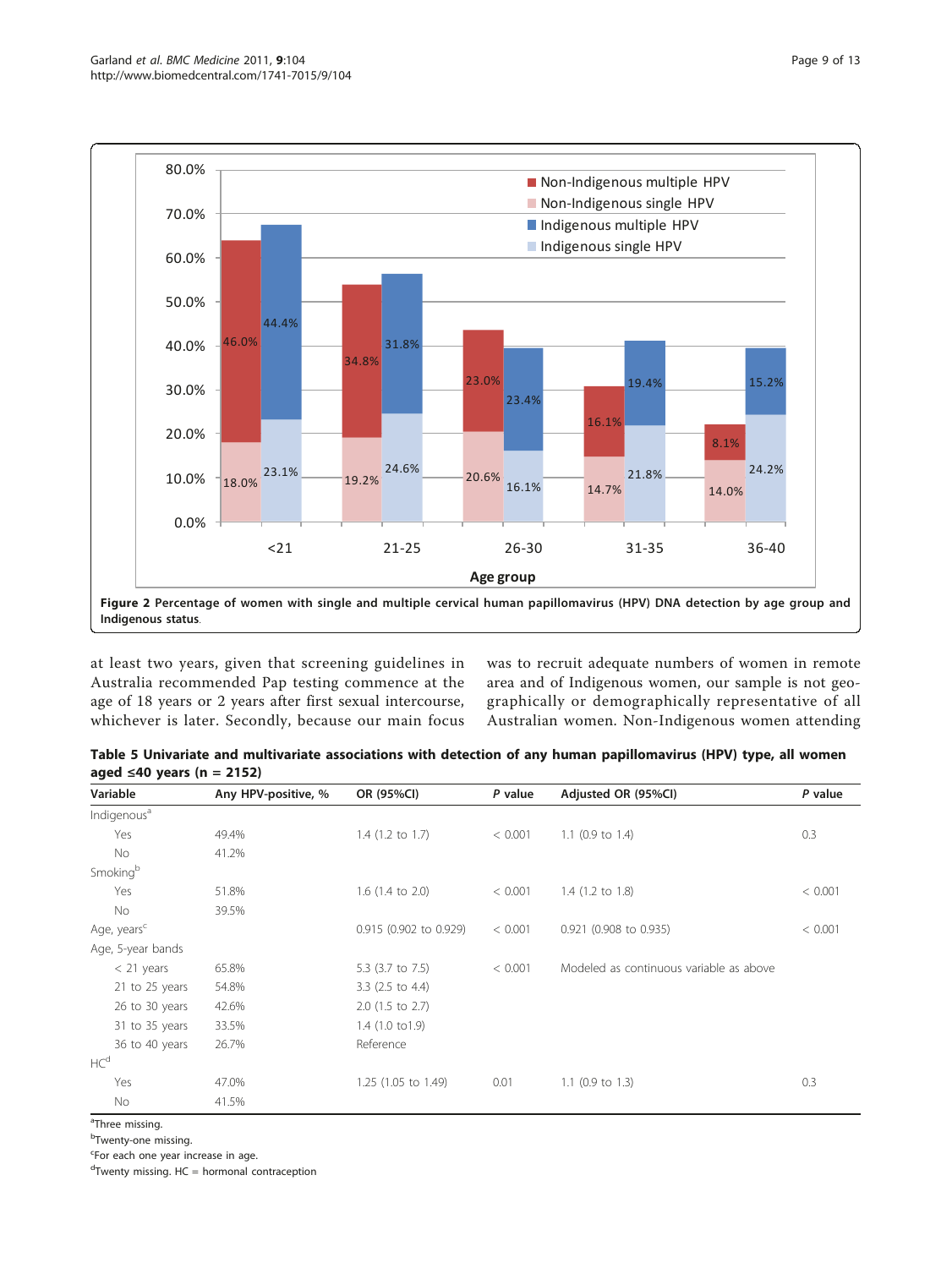| Variable                | Any HPV-positive, %      | OR (95%CI)                  | P value | Adjusted OR (95%CI)                     | P value |
|-------------------------|--------------------------|-----------------------------|---------|-----------------------------------------|---------|
| Indigenous <sup>a</sup> |                          |                             |         |                                         |         |
| Yes                     | 13.1%                    | 1.1 $(0.8 \text{ to } 1.4)$ | 0.64    | $0.8$ (0.6 to 1.1)                      | 0.2     |
| <b>No</b>               | 12.4%                    |                             |         |                                         |         |
| Smokingb                |                          |                             |         |                                         |         |
| Yes                     | 16.0%                    | $1.6$ (1.2 to 2.0)          | 0.001   | $1.4$ (1.1 to 1.9)                      | 0.01    |
| No                      | 10.9%                    |                             |         |                                         |         |
| Age, years <sup>c</sup> | $\overline{\phantom{a}}$ | 0.879 (0.858 to 0.900)      | < 0.001 | 0.884 (0.862 to 0.906)                  | < 0.001 |
| Age, 5-year bands       | 28.4%                    | 10.9 (5.9 to 20)            | < 0.001 | Modeled as continuous variable as above |         |
| $<$ 21 years            | 18.0%                    | $6.1$ (3.3 to 11)           |         |                                         |         |
| 21 to 25 years          | 12.1%                    | $3.8$ (2.1 to 7.0)          |         |                                         |         |
| 26 to 30 years          | 5.6%                     | $1.6$ (0.8 to 3.2)          |         |                                         |         |
| 31 to 35 years          | 3.5%                     | Ref                         |         |                                         |         |
| HC <sup>d</sup>         |                          |                             |         |                                         |         |
| Yes                     | 17.4%                    | $2.0$ (1.5 to 2.6)          | < 0.001 | $1.7$ (1.3 to 2.2)                      | < 0.001 |
| No                      | 9.6%                     |                             |         |                                         |         |

<span id="page-10-0"></span>Table 6 Univariate and multivariate associations with detection of human papillomavirus (HPV) types 16 or 18, all women ≤40 years (n = 2152)

<sup>a</sup>Three missing.

<sup>b</sup>Twenty-one missing.

<sup>c</sup>For each one year increase in age.

<sup>d</sup>Twenty missing. HC = hormonal contraception

free community health services are likely to be of lower socioeconomic status on average than other Australian women. However, the results were stratified by Indigenous status and ARIA status within the two groups of women, with similar recruitment of health services for both Indigenous and non-Indigenous women, allowing for comparison between the two groups. The non-Indigenous women we enrolled had smoking rates similar to those of the women in the general Australian population (in 2004/5, 27% of women aged 25 to 35 years were smokers) [[38](#page-12-0)], similar rates of oral contraceptive (OC) use (63% and 32% of sexually active women aged 20 to 29 and 30 to 39 years, respectively, used OCs in 2001) [[39](#page-12-0)] and similar rates of Pap abnormalities. Lastly, 38 women recruited to our study (1.8%) were eligible because of their age (aged up to 26 years) at the time of recruitment to have received government-funded HPV vaccination. We did not know their HPV vaccination status, but only six of these women could theoretically have finished a complete HPV vaccine course (4 months after 1 July) at the time of Pap collection. These small numbers of vaccine-eligible women could not influence the study findings.

A truly population-based HPV DNA prevalence survey of women pre-vaccination in Australia was not feasible for several reasons. A random sample of women screened in the national program was not possible because the national program uses conventional dried slides rather than LBC. Under Australian legislation, the slide must be retained for a minimum of 10 years, but testing for HPV involves destruction of the slide. Women who choose to have LBC in Australia have to pay privately for the test, and are not therefore a representative sample. Australia currently has no national health survey with a biological sample collection component (for example, urine sample or vaginal swab) which could otherwise form a sample frame for HPV testing of other suitable (although probably less sensitive) sample types, as has been conducted in the UK (urine) and USA (vaginal swab) [[40](#page-12-0)]. Although the first such survey with a biological sampling component is planned for 2011, it is explicitly stated that no STI testing is permissible within the survey framework [\[41\]](#page-12-0).

Taken together with baseline HPV seroprevalence data for Australia, [[42\]](#page-12-0) the WHINURS study data provides an important baseline data set for Australia pre-vaccination. Consistent with WHO recommendations for post-vaccination surveillance systems [[43\]](#page-12-0), studies are underway to use WHINURS sites as sentinel sites for post-vaccination surveillance, with identical recruitment methods, sample collection and typing methods used, to allow comparison between pre- and post-vaccination type-specific HPV prevalence in young women presenting for Pap testing.

## Conclusions

In conclusion, we found no evidence that HPV16/18 prevalence differs significantly for Australian women according to their Indigenous status or, for Indigenous women, whether they lived in remote areas. However, we did identify differences in risk-factor prevalence and in the prevalence of some other HPV genotypes. Indigenous Australian women currently have higher rates of cervical cancer, probably due to factors such as smoking,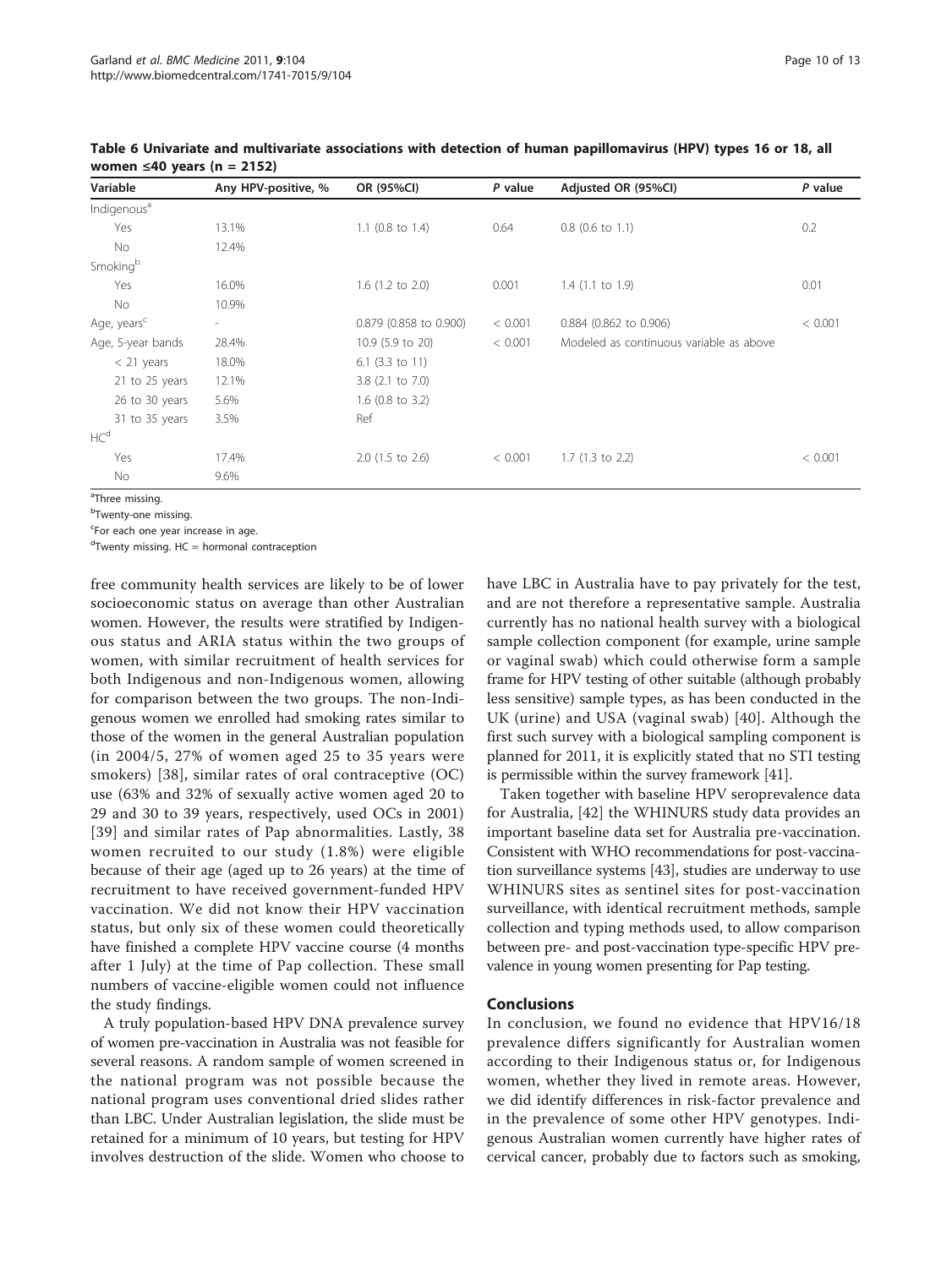<span id="page-11-0"></span>higher fertility and lower rates of participation in cervical screening. This reinforces the importance of cervical screening as a complement to vaccination for all women, and the value of baseline data on HPV genotype prevalence by Indigenous status and residence for monitoring of the effect of a vaccine program.

#### Acknowledgements and funding

Funding was received from the Cooperative Research Centre for Aboriginal Health (CRCAH) for the pilot study in Alice Springs, Northern Territory. Grants in Aid from GlaxoSmithKline and CSL Ltd, Melbourne, Australia supported the main study. Project design, analysis and write up of the study findings was the work of the chief investigators, with no input from those supporting the funding for the study.

We sincerely thank the study project manager 2005-2006 Antonella Scardamaglia and research assistants/project managers Sophie Oldfield, Amy Wark, Renae Paul and Lorraine Thomason. We also thank Dr Paul Torzillo, Telphia Joseph, Dr Ngaire Brown and Debbie-Taylor Thomson for invaluable support and input into the study. We express our thanks to the staff of Molecular Diagnostics and Cytopathology at PathWest Laboratory Medicine WA, QEII Medical Centre for assisting in the identification and transport of samples for the study. Thanks are also due to the research staff of the Victorian Cervical Cytology Registry for their help with comparative data and for technical assistance. We thank all the members of the WHINURS study team at the 34 sites across Australia, without whom this study could not have happened. They were pivotal in data collection through recruitment and follow-up of women attending their services, and we thank them for all for their feedback and hard work. These include the following. Northern Territory: Sue White, Valmai Mc Donald, Dr Margaret O'Brien, Kez Hall, Maria Nickels, Mmaskepe Sejoe, Robyn Wardle, Teresa Garnon-Williams, Dr Fiona Douglas, Dr Penny Steele, Lynette Bruekers, Catherine Wakelin, Dr Sue Bain, Dr Katherine Fethers, Jodi Kenearly, Debbie-Taylor Thomson, Dr Ngaire Brown, Leonie Conn, Kirsty Smith, Angie Ruttico, Kaitlin Steiner, Dr Andrew Bell, Sally Anne Sherman and staff of the Specialist Outreach Service, Family Planning Darwin and Alice Springs, Tristate STI/HIV Project and Central Australian Sexual Health Unit, Alice Springs Hospital, Alukura Women's Health, Danila Dilba AMS, Wurli Wurlanjang AMS and Peppimenarti, Palumpa, Bagot, Lajamanu, Kalkarindji and Ntaria (Hermannsburg) Health Services. Western Australia: Vanessa Davies, Dr Maria Garefalakis, Dr Jacquie Mein, Dr Angela Cooney, Karen Lynch, Raylene McKenna, Bernadette Cullinan, Julie Lane and staff of the Derbarl Yerrigan Health Service (AMS) and at Kununurra, Derby, and Broome services, Family Planning Perth, Kimberley Population Health Unit and Kimberley Government Health Services. Queensland: Dr. Kathryn Panaretto and staff from the Townsville Aboriginal and Islander Health Services. New South Wales: Dr Christine Read, Dr Deborah Bateson, Pauline Lee, Karen Wallace, Glenda Goodall, Donella Byrnes, Christine Ohrin, Dr Leisel Frick, Leanne Wright, A/Prof Katherine Brown, Julie Jackson, Heather Gagnon and the staff at Family Planning NSW, Tharawal Aboriginal community Co-op, and Illawarra Sexual Health. Victoria: Carolyn Briggs, Dr. Henrietta Williams, Lynne Jordan, Dr Kathy McNamee, Dr Siobhan Bourke, Craig Stanbridge, Shelley Faulks, Sue Giffne, Leanne Wynn and the staff at Royal Women's Hospital Melbourne Well Women's Clinic, Family Planning Victoria, Sunraysia Community Health Service, Mildura Private Clinic, and Mildura Aboriginal Health Service. Tasmania: Chris Abrahams, Virginia Thorold Smith and the staff from Family Planning Tasmania. South Australia: Sue Opie, Annette Brown, Sue Plume and staff of the Woodville GP Plus Health Care Centre, Davoren Park and Modbury Clinic, Flinders Medical Centre and Noarlunga Health Centre.

#### Author details

<sup>1</sup> Regional World Health Organisation Human Papillomavirus Laboratory Network, Department of Microbiology and Infectious Diseases, The Royal Women's Hospital, Locked Bag 300, Parkville, Victoria 3052, Australia. <sup>2</sup> <sup>2</sup>Department of Obstetrics and Gynaecology, University of Melbourne, Parkville, Victoria 3052, Australia. <sup>3</sup>Department of Microbiology, Royal Children's Hospital, Locked Bag 300, Parkville, Victoria 3052, Australia. <sup>4</sup> Murdoch Childrens Research Institute, Parkville, Victoria 3052, Australia. 5 National Centre for Immunisation Research and Surveillance, University of Sydney and The Children's Hospital at Westmead, Locked Bag 4001, Westmead, NSW 2145, Australia. <sup>6</sup>Registries, Victorian Cytology Service, PC Box 310, East Melbourne, Victoria 8002, Australia. <sup>7</sup>Menzies School of Health Research, Box 41096, Casuarina, Northern Territory 0811, Australia. <sup>8</sup>PathWest Laboratory Medicine WA, Locked Bag 2009, Nedlands, Western Australia 6909, Australia.

#### Authors' contributions

SG, JB and PM designed the study with assistance from JC and DS. SG coordinated the study, and managed recruitment of participating sites and the study team, including performing study workshops at most sites, and was responsible for overall specimen and laboratory methods. JC coordinated site recruitment in the Northern Territory, and DS coordinated site recruitment in Western Australia. ST managed specimen coordination and HPV DNA typing which was performed by MS. JB analyzed the study data, with assistance from JC, PM and MS. Data interpretation was led by JB, JC, PM and SG. SG and JB drafted the initial manuscript with critical revisions by all authors. All authors approved the final version.

#### Competing interests

Other than the grant funding received for this study (see below), JC, ST, MS and DS have no competing interests. JB and PM were co-authors on an investigator-driven HPV serosurveillance study in which laboratory testing was funded by CSL Limited. JB and SG are partner investigators on an Australian Research Council linkage grant in which CSL is a partner investigator. SG has received advisory board fees and grant support from CSL and GlaxoSmithKline, and lecture and consultancy fees from Merck and Co. SG reports having previously owned stock in CSL. SG has received grant support through her institution from Merck and Co and GlaxoSmithKline (GSK) to carry out clinical trials for HPV/cervical cancer vaccines, and she is a member of the Merck global advisory and scientific advisory boards.

#### Received: 29 March 2011 Accepted: 13 September 2011 Published: 13 September 2011

#### References

- 1. Australian Institute of Health and Welfare 2010: Cervical screening in Australia 2007-2008: data report. Cancer series no 54 Cat no CAN 50 Canberra: AIHW; 2010.
- 2. De Sanjose S, Quint WGV, Alemany L, Geraets DT, Klaustermeier JE, Lloveras B, Tous S, Felix A, Bravo LE, Shin HR, Valejos CS, de Ruiz PA, Lima MA, Guimera N, Clavero O, Alejo M, Llombart-Bosch A, Cheng-Yang C, Tatti SA, Kasamatsu E, Ijazovic E, Odida M, Prado R, Seoud M, Grce M, Usubutun A, Jain A, Suarez GAH, Lombardi LE, Banjo A, on behalf of the Retrospective International Survey and HPV Time Trends Study Group, et al: [Human papillomavirus](http://www.ncbi.nlm.nih.gov/pubmed/20952254?dopt=Abstract) [genotype attribution in invasive cervical cancer: a retrospective cross](http://www.ncbi.nlm.nih.gov/pubmed/20952254?dopt=Abstract)[sectional worldwide study.](http://www.ncbi.nlm.nih.gov/pubmed/20952254?dopt=Abstract) Lancet Oncol 2010, 11:1048-56.
- 3. Stevens MP, Tabrizi SN, Quinn MA, Garland SM: Human papillomavirus genotype prevalence in cervical biopsies from women diagnosed with cervical intraepithelial or cervical cancer in Melbourne, Australia. Int J of Gynecol Cancer 2006, 16:1017-24.
- 4. Paavonen J, Naud P, Salmeron J, Wheeler CM, Chow S-N, Apter D, Kitchener H, Castellsague X, Teixeira JC, Skinner SR, Hedrick J, Jaisamram U, Limson G, Garland S, Szarewski A, Romanowski B, Aoki FY, Schwarz TF, Poppe WAJ, Bosch FX, Jenkins D, Hardt K, Zahaf T, Descamps D, Struyf F, Lehtinen M, Dubin G, for the HPV PATRICIA Study Group: [Efficacy of](http://www.ncbi.nlm.nih.gov/pubmed/19586656?dopt=Abstract) [human papillomavirus \(HPV\)-16/18 AS04-adjuvanted vaccine against](http://www.ncbi.nlm.nih.gov/pubmed/19586656?dopt=Abstract) [cervical infection and precancer caused by oncogenic HPV types](http://www.ncbi.nlm.nih.gov/pubmed/19586656?dopt=Abstract) [\(PATRICIA\): final analysis of a double-blind, randomised study in young](http://www.ncbi.nlm.nih.gov/pubmed/19586656?dopt=Abstract) [women.](http://www.ncbi.nlm.nih.gov/pubmed/19586656?dopt=Abstract) Lancet 2009, 374:301-14.
- 5. Garland SM, Hernandez AM, Wheeler CM, Perez G, Harper DM, Leodolter S, Tang GW, Ferris DG, Steben M, Bryan J, Taddeo FJ, Railkar R, Esser MT, Sings HL, Nelson M, Boslego J, Sattler C, Barr E, Koutsky LA: [Quadrivalent](http://www.ncbi.nlm.nih.gov/pubmed/17494926?dopt=Abstract) [vaccine against human papillomavirus to prevent anogenital diseases.](http://www.ncbi.nlm.nih.gov/pubmed/17494926?dopt=Abstract) N Engl J Med 2007, 356:1928-43.
- 6. FUTURE II Study Group: [Quadrivalent vaccine against human](http://www.ncbi.nlm.nih.gov/pubmed/17494925?dopt=Abstract) [papillomavirus to prevent high-grade cervical lesions.](http://www.ncbi.nlm.nih.gov/pubmed/17494925?dopt=Abstract) N Engl J Med 2007, 356:1915-27.
- 7. Roche P, Krause V, Cook H, Barralet J, Coleman D, Sweeny A, Fielding J, Giele C, Gilmour R, Holland R, Kampen R, Enhanced invasive Pneumococcal Disease Surveillance Working Group, Brown M, Gilbert L, Hogg G,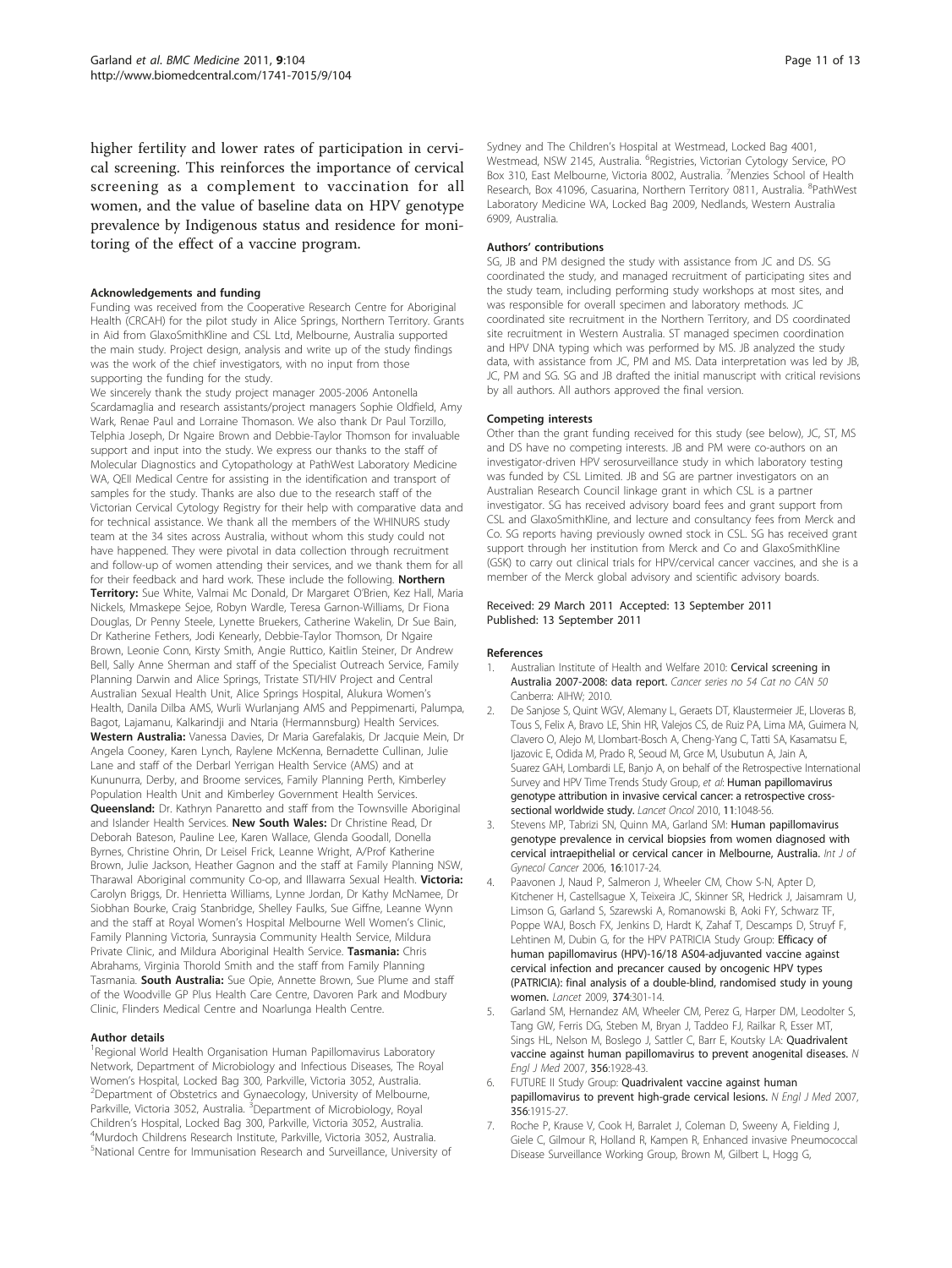<span id="page-12-0"></span>Murphy D, Pneumococcal Working Party of the Communicable Diseases Network Australia: [Invasive pneumococcal disease in Australia, 2006.](http://www.ncbi.nlm.nih.gov/pubmed/18522302?dopt=Abstract) Commun Dis Intell 2008, 32(1):18-30.

- 8. Newall AT, MacIntyre R, Wang H, Hull B, Macartney K: [Burden of severe](http://www.ncbi.nlm.nih.gov/pubmed/16925538?dopt=Abstract) [rotavirus disease in Australia.](http://www.ncbi.nlm.nih.gov/pubmed/16925538?dopt=Abstract) J Paediatr Child Health 2006, 42(9):521-7.
- Patel MS: Australia'[s century of meningococcal disease: development](http://www.ncbi.nlm.nih.gov/pubmed/17309403?dopt=Abstract) [and the changing ecology of an accidental pathogen.](http://www.ncbi.nlm.nih.gov/pubmed/17309403?dopt=Abstract) Med J Aust 2007, 186(3):136-141.
- 10. Australian Government Department of Health and Ageing: Second National Sexually Transmitted Infections Strategy 2011-2013. 2010 [\[http://www.health.gov.au/internet/main/publishing.nsf/Content/ohp](http://www.health.gov.au/internet/main/publishing.nsf/Content/ohp-national-strategies-2010-sti/$File/sti.pdf)[national-strategies-2010-sti/\\$File/sti.pdf](http://www.health.gov.au/internet/main/publishing.nsf/Content/ohp-national-strategies-2010-sti/$File/sti.pdf)], ISBN: 978-1-74241-248-1 Online ISBN: 978-1-74241-249-8 Publications Number: 6661. Canberra.
- 11. Smith D, Brestovac B, Harnett G, Frost F: Predicting the impact of new HPV vaccines on carcinoma of the uterine cervix in Western Australia. Presented at the Communicable Diseases Control Conference, Canberra, 31 March - 1 April 2003 .
- 12. Smith JS, Melendy A, Rana RK, Pimenta JM: Age-specific prevalence of infection with human papillomavirus in females: a global review. J Adolesc Health 2008, 43(4 Suppl), S5-25, S25.e1-41.
- 13. de Sanjosé S, Diaz M Castellsagué X, Clifford G, Bruni L, Muñoz N, Bosch FX: [Worldwide prevalence and genotype distribution of cervical human](http://www.ncbi.nlm.nih.gov/pubmed/17597569?dopt=Abstract) [papillomavirus DNA in women with normal cytology: a meta-analysis.](http://www.ncbi.nlm.nih.gov/pubmed/17597569?dopt=Abstract) Lancet Infectious Diseases 2007, 7(7):453-459.
- 14. Clifford GM, Rana RK, Franceschi S, Smith JS, Gough G, Pimenta JM: [Human](http://www.ncbi.nlm.nih.gov/pubmed/15894666?dopt=Abstract) [papillomavirus genotype distribution in low-grade cervical lesions:](http://www.ncbi.nlm.nih.gov/pubmed/15894666?dopt=Abstract) [comparison by geographic region and with cervical cancer.](http://www.ncbi.nlm.nih.gov/pubmed/15894666?dopt=Abstract) Cancer Epidemiol Biomarkers Prev 2005, 14(5):1157-64.
- 15. Bruni L, Diaz M, Castellsagué M, Ferrer E, Bosch FX, de Sanjosé S: [Cervical](http://www.ncbi.nlm.nih.gov/pubmed/21067372?dopt=Abstract) [human papillomavirus prevalence in 5 continents: meta-analysis of 1](http://www.ncbi.nlm.nih.gov/pubmed/21067372?dopt=Abstract) [million women with normal cytological findings.](http://www.ncbi.nlm.nih.gov/pubmed/21067372?dopt=Abstract) J Infect Dis 2010, 202(12):1789-1799.
- 16. Bowden FJ, Tabrizi S, Paterson BA, Garland SM, Fairley CK: Determination of genital human papillomavirus genotypes in women in Northern Australia using a novel, self-administered tampon technique. Int J Gynecol Cancer 1998, 8:471-475.
- 17. Peyton CL, Gravitt PE, Hunt WC, Hundley RS, Zhao M, Apple RJ, Wheeler CM: [Determinants of genital human papillomavirus detection in](http://www.ncbi.nlm.nih.gov/pubmed/11343204?dopt=Abstract) [a US population.](http://www.ncbi.nlm.nih.gov/pubmed/11343204?dopt=Abstract) J Infect Dis 2001, 183:1554-1564.
- 18. Australian Bureau of Statistics: National Regional Profile , Cat. No.1379.0.55.001. 29-3-2005 Australian Bureau of Statistics, 21-10-0005.
- 19. Pink B, Allbon P: The Health and Welfare of Australia's Aboriginal and Torres Strait Islander Peoples 2008. Australian Bureau of Statistics cat no 4704.0/Australian Institute of Health and Welfare cat no IHW21 Commonwealth of Australia: Canberra.
- 20. Read C, Bateson D, Ohrin C: [Effect of community consultation on](http://www.ncbi.nlm.nih.gov/pubmed/18707573?dopt=Abstract) [recruitment of Indigenous women to a human papillomavirus](http://www.ncbi.nlm.nih.gov/pubmed/18707573?dopt=Abstract) [prevalence study.](http://www.ncbi.nlm.nih.gov/pubmed/18707573?dopt=Abstract) Med J Aust 2008, 189(4):233.
- 21. Read CM, Bateson DJ: [Marrying research, clinical practice and cervical](http://www.ncbi.nlm.nih.gov/pubmed/19459723?dopt=Abstract) [screening in Australian Aboriginal women in western New South Wales,](http://www.ncbi.nlm.nih.gov/pubmed/19459723?dopt=Abstract) [Australia.](http://www.ncbi.nlm.nih.gov/pubmed/19459723?dopt=Abstract) Rural and Remote Health 2009, 9:1117[<http://www.rrh.org.au>], online.
- 22. National Health and Medical Research Council: Screening to prevent cervical cancer: guidelines for management of asymptomatic women with screen detected abnormalities. National Health and Medical Research Council; 2005 [\[http://www.nhmrc.gov.au/\\_files\\_nhmrc/file/publications/](http://www.nhmrc.gov.au/_files_nhmrc/file/publications/synopses/wh39.pdf.) [synopses/wh39.pdf.](http://www.nhmrc.gov.au/_files_nhmrc/file/publications/synopses/wh39.pdf.)].
- 23. Stevens MP, Garland SM, Tabrizi SN: [Human papillomavirus genotyping](http://www.ncbi.nlm.nih.gov/pubmed/16564098?dopt=Abstract) [using a modified linear array detection protocol.](http://www.ncbi.nlm.nih.gov/pubmed/16564098?dopt=Abstract) J Virol Methods 2006, 135(1):124-6.
- 24. Stevens MP, Garland SM, Rudland E, Tan J, Quinn MA, Tabrizi SN: [Comparison of the Digene Hybrid Capture 2 assay and Roche](http://www.ncbi.nlm.nih.gov/pubmed/17494721?dopt=Abstract) [AMPLICOR and LINEAR ARRAY human papillomavirus \(HPV\) tests in](http://www.ncbi.nlm.nih.gov/pubmed/17494721?dopt=Abstract) [detecting high-risk HPV genotypes in specimens from women with](http://www.ncbi.nlm.nih.gov/pubmed/17494721?dopt=Abstract) [previous abnormal Pap smear results.](http://www.ncbi.nlm.nih.gov/pubmed/17494721?dopt=Abstract) J Clin Microbiol 2007, 45(7):2130-7.
- 25. Gravitt PE, Peyton CL, Alessi TQ, Wheeler CM, Coutlee F, Hildesheim A, Schiffman MH, Scott DR, Apple RJ: [Improved amplification of genital](http://www.ncbi.nlm.nih.gov/pubmed/10618116?dopt=Abstract) [human papillomaviruses.](http://www.ncbi.nlm.nih.gov/pubmed/10618116?dopt=Abstract) J Clin Microbiol 2000, 38:357-61.
- 26. Garland SM, Tabrizi SN, Chen S, Byambaa C, Davaajav K: [Prevalence of](http://www.ncbi.nlm.nih.gov/pubmed/11516062?dopt=Abstract) [sexually transmitted infections \(Neisseria gonorrhoeae, Chlamydia](http://www.ncbi.nlm.nih.gov/pubmed/11516062?dopt=Abstract) [trachomatis, Trichomonas vaginalis and human papillomavirus\) in](http://www.ncbi.nlm.nih.gov/pubmed/11516062?dopt=Abstract)

[female attendees of a sexually transmitted diseases clinic in](http://www.ncbi.nlm.nih.gov/pubmed/11516062?dopt=Abstract) [Ulaanbaatar, Mongolia.](http://www.ncbi.nlm.nih.gov/pubmed/11516062?dopt=Abstract) Infect Dis Obstet Gynecol 2001, 9(3):143-6.

- 27. Stevens MP, Garland SM, Tabrizi SN: [Validation of an automated detection](http://www.ncbi.nlm.nih.gov/pubmed/18784316?dopt=Abstract) [platform for use with the Roche linear array human papillomavirus](http://www.ncbi.nlm.nih.gov/pubmed/18784316?dopt=Abstract) [genotyping test.](http://www.ncbi.nlm.nih.gov/pubmed/18784316?dopt=Abstract) J Clin Microbiol 2008, 46(11):3813-6.
- 28. Stevens MP, Rudland E, Garland SM, Tabrizi SN: [Assessment of MagNA](http://www.ncbi.nlm.nih.gov/pubmed/16825360?dopt=Abstract) [pure LC extraction system for detection of human papillomavirus \(HPV\)](http://www.ncbi.nlm.nih.gov/pubmed/16825360?dopt=Abstract) [DNA in PreservCyt samples by the Roche AMPLICOR and LINEAR ARRAY](http://www.ncbi.nlm.nih.gov/pubmed/16825360?dopt=Abstract) [HPV tests.](http://www.ncbi.nlm.nih.gov/pubmed/16825360?dopt=Abstract) J Clin Microbiol 2006, 44(7):2428-33.
- 29. Wentzensen N, Schiffman M, Dunn T, Zuna RE, Gold MA, Allen RA, Zhang R, Sherman ME, Wacholder S, Walker J, Wang SS: [Multiple human](http://www.ncbi.nlm.nih.gov/pubmed/19585494?dopt=Abstract) [papillomavirus genotype infections in cervical cancer progression in the](http://www.ncbi.nlm.nih.gov/pubmed/19585494?dopt=Abstract) [study to understand cervical cancer early endpoints and determinants.](http://www.ncbi.nlm.nih.gov/pubmed/19585494?dopt=Abstract) Int J Cancer 2009, 125:2151-2158.
- 30. Zubrick SR, Silburn SR, Lawrence DM, Mitrou FG, Dalby RB, Blair EM, Griffin J, Milroy H, De Maio JA, Cox A, Li J: The Western Australian Aboriginal Child Health Survey. Volume 2: The social and emotional wellbeing of Aboriginal children and young people. Perth: Curtin University of Technology and Telethon Institute for Child Health Research; 2005.
- 31. Australian Institute of Health and Welfare 2010: Australia'[s health 2010.](http://www.ncbi.nlm.nih.gov/pubmed/21919178?dopt=Abstract) Australia's health series no 12 Cat no AUS 122 Canberra: AIHW;.
- 32. Reath J, Carey M: [Breast and cervical cancer in indigenous women.](http://www.ncbi.nlm.nih.gov/pubmed/18345371?dopt=Abstract) [Overcoming barriers to early detection.](http://www.ncbi.nlm.nih.gov/pubmed/18345371?dopt=Abstract) Aust Fam Physician 2008, 37:178-182.
- 33. Franceschi S, Plummer M, Clifford G, de Sanjose S, Bosch X, Herrero R, Muñoz N, Vaccarella S, International Agency for Research on Cancer Multicentric Cervical Cancer Study Groups, International Agency for Research on Cancer Human Papillomavirus Prevalence Surveys Study Group: [Differences in the risk of cervical cancer and human papillomavirus](http://www.ncbi.nlm.nih.gov/pubmed/19654578?dopt=Abstract) [infection by education level.](http://www.ncbi.nlm.nih.gov/pubmed/19654578?dopt=Abstract) Br J Cancer 2009, 101(5):865-70.
- 34. Burchell AN, Winer RL, de Sanjose S, Franco EL: Chapter 6: Epidemiology and transmission dynamics of genital HPV infection. Vaccine 2006, 24S3: S3/52-S3/61.
- 35. Kjaer SK, Breugelmans G, Munk C, Junge J, Watson M, Iftner T: [Population](http://www.ncbi.nlm.nih.gov/pubmed/18661520?dopt=Abstract)based prevalence, [type - and age-specific distribution of HPV in women](http://www.ncbi.nlm.nih.gov/pubmed/18661520?dopt=Abstract) [before introduction of an HPV vaccination program in Denmark.](http://www.ncbi.nlm.nih.gov/pubmed/18661520?dopt=Abstract) Int J Cancer 2008, 123:1864-70.
- 36. Cuschieri KS, Cubie HA, Whitley MW, Seagar AL, Arends MJ, Moore C, Gilkisson G, McGoogan E: [Multiple high risk HPV infections are common](http://www.ncbi.nlm.nih.gov/pubmed/14693839?dopt=Abstract) [in cervical neoplasia and young women in a cervical screening](http://www.ncbi.nlm.nih.gov/pubmed/14693839?dopt=Abstract) [population.](http://www.ncbi.nlm.nih.gov/pubmed/14693839?dopt=Abstract) J Clin Path 2004, 57:68-72.
- 37. Hibbitts S, Jones J, Powell N, Dallimore N, McRea J, Beer H, Tristram A, Fielder H, Fiander AN: [Human papillomavirus prevalence in women](http://www.ncbi.nlm.nih.gov/pubmed/19034285?dopt=Abstract) [attending routine cervical screening in South Wales, UK: A cross](http://www.ncbi.nlm.nih.gov/pubmed/19034285?dopt=Abstract)[sectional study.](http://www.ncbi.nlm.nih.gov/pubmed/19034285?dopt=Abstract) Brit J Cancer 2008, 99:1929-1933.
- Australian Bureau of Statistics: Tobacco Smoking in Australia: A Snapshot, 2004-05. 4831.0.55.001.[[http://www.abs.gov.au/ausstats/abs@.nsf/](http://www.abs.gov.au/ausstats/abs@.nsf/Latestproducts/4831.0.55.001Main%20Features12004-05?opendocument&tabname=Summary&prodno=4831.0.55.001&issue=2004-05&num=&view=) [Latestproducts/4831.0.55.001Main%20Features12004-05?](http://www.abs.gov.au/ausstats/abs@.nsf/Latestproducts/4831.0.55.001Main%20Features12004-05?opendocument&tabname=Summary&prodno=4831.0.55.001&issue=2004-05&num=&view=) [opendocument&tabname=Summary&prodno=4831.0.55.001&issue=2004-](http://www.abs.gov.au/ausstats/abs@.nsf/Latestproducts/4831.0.55.001Main%20Features12004-05?opendocument&tabname=Summary&prodno=4831.0.55.001&issue=2004-05&num=&view=) [05&num=&view=](http://www.abs.gov.au/ausstats/abs@.nsf/Latestproducts/4831.0.55.001Main%20Features12004-05?opendocument&tabname=Summary&prodno=4831.0.55.001&issue=2004-05&num=&view=)].
- 39. Richters J, Grulich AE, Visser RO, Smith AMA, Rissel CE: Sex in Australia: Contraceptive practices among a representative sample of women. Aust NZ J Public Health 2003, 27(2):210-216.
- 40. Dunne EF, Unger ER, Maya Sternberg M, McQuillan G, Swan DC, Patel SS, Markowitz LE: [Prevalence of HPV infection among females in the United](http://www.ncbi.nlm.nih.gov/pubmed/17327523?dopt=Abstract) [States.](http://www.ncbi.nlm.nih.gov/pubmed/17327523?dopt=Abstract) JAMA 2007, 297:813-819.
- 41. Australian Bureau of Statistics: The Australian Health Survey FAQs. [[http://](http://www.abs.gov.au/websitedbs/D3310114.nsf/home/Australian+Health+Survey+-+Frequently+Asked+Questions) [www.abs.gov.au/websitedbs/D3310114.nsf/home/Australian+Health+Survey](http://www.abs.gov.au/websitedbs/D3310114.nsf/home/Australian+Health+Survey+-+Frequently+Asked+Questions) [+-+Frequently+Asked+Questions\]](http://www.abs.gov.au/websitedbs/D3310114.nsf/home/Australian+Health+Survey+-+Frequently+Asked+Questions).
- 42. Newall AT, Brotherton JML, Quinn HE, Backhouse JL, McIntyre PB, Gilbert GL, Esser MT, Erick J, Bryan J, Formica N, MacIntyre R: [Population](http://www.ncbi.nlm.nih.gov/pubmed/18444790?dopt=Abstract) [seroprevalence to human papillomavirus types 16/18/6/11 in men,](http://www.ncbi.nlm.nih.gov/pubmed/18444790?dopt=Abstract) [women and children in Australia.](http://www.ncbi.nlm.nih.gov/pubmed/18444790?dopt=Abstract) Clin Infect Dis 2008, 46:1647-55.
- 43. World Health Organisation: [Human papillomavirus vaccines. WHO](http://www.ncbi.nlm.nih.gov/pubmed/19360985?dopt=Abstract) [position paper.](http://www.ncbi.nlm.nih.gov/pubmed/19360985?dopt=Abstract) Wkly Epidemiol Rec 2009, 84(15):118-131.

#### Pre-publication history

The pre-publication history for this paper can be accessed here: <http://www.biomedcentral.com/1741-7015/9/104/prepub>